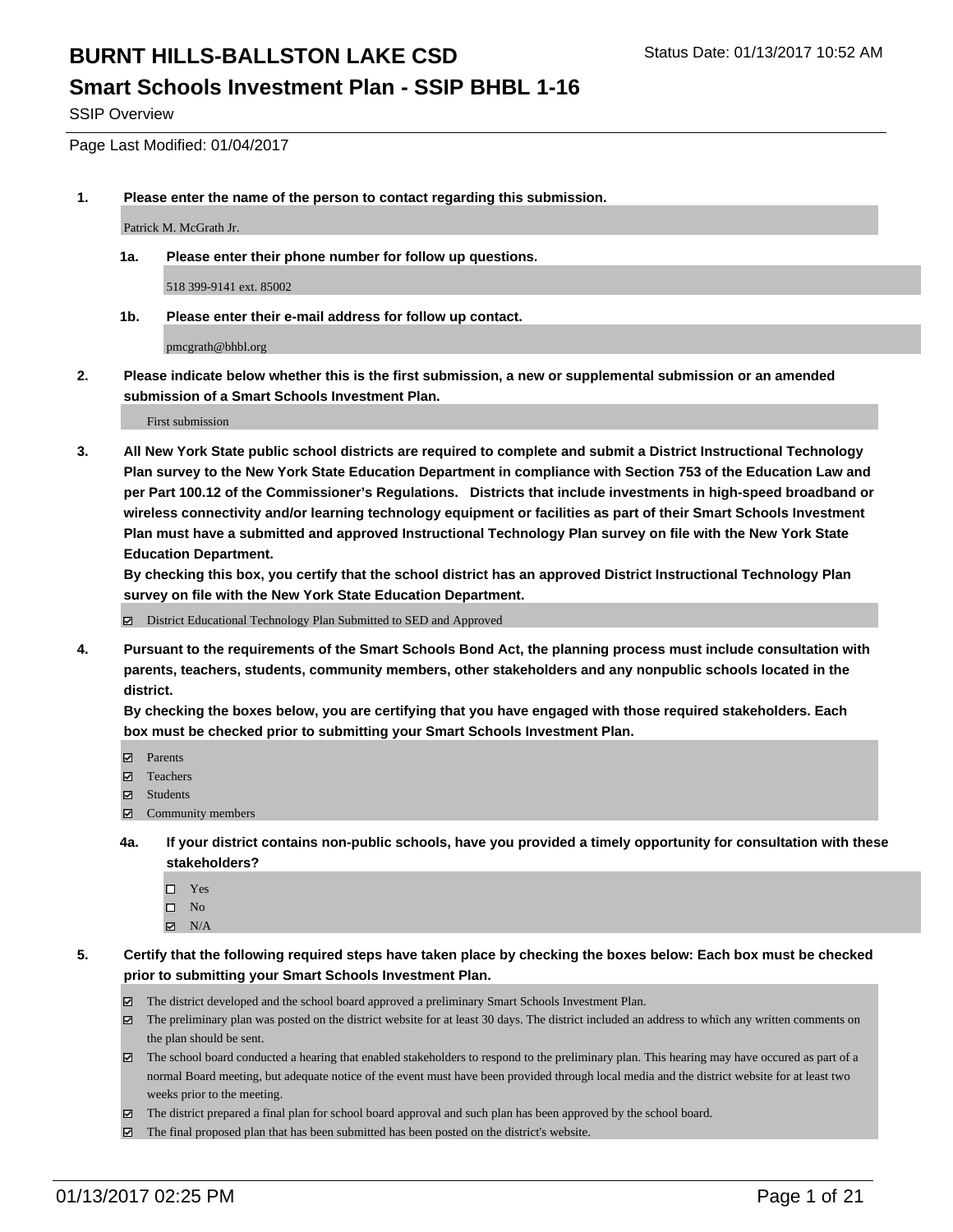### **Smart Schools Investment Plan - SSIP BHBL 1-16**

SSIP Overview

Page Last Modified: 01/04/2017

**5a. Please upload the proposed Smart Schools Investment Plan (SSIP) that was posted on the district's website, along with any supporting materials. Note that this should be different than your recently submitted Educational Technology Survey. The Final SSIP, as approved by the School Board, should also be posted on the website and remain there during the course of the projects contained therein.**

Tech Plan BHBL.pdf

**5b. Enter the webpage address where the final Smart Schools Investment Plan is posted. The Plan should remain posted for the life of the included projects.**

https://sites.google.com/a/bhbl.org/tech-plan/

**6. Please enter an estimate of the total number of students and staff that will benefit from this Smart Schools Investment Plan based on the cumulative projects submitted to date.**

3,500

- **7. An LEA/School District may partner with one or more other LEA/School Districts to form a consortium to pool Smart Schools Bond Act funds for a project that meets all other Smart School Bond Act requirements. Each school district participating in the consortium will need to file an approved Smart Schools Investment Plan for the project and submit a signed Memorandum of Understanding that sets forth the details of the consortium including the roles of each respective district.**
	- $\Box$  The district plans to participate in a consortium to partner with other school district(s) to implement a Smart Schools project.
- **8. Please enter the name and 6-digit SED Code for each LEA/School District participating in the Consortium.**

| <b>Partner LEA/District</b> | <b>ISED BEDS Code</b> |
|-----------------------------|-----------------------|
| (No Response)               | (No Response)         |

**9. Please upload a signed Memorandum of Understanding with all of the participating Consortium partners.**

(No Response)

**10. Your district's Smart Schools Bond Act Allocation is:**

\$1,900,404

**11. Enter the budget sub-allocations by category that you are submitting for approval at this time. If you are not budgeting SSBA funds for a category, please enter 0 (zero.) If the value entered is \$0, you will not be required to complete that survey question.**

|                                       | Sub-        |
|---------------------------------------|-------------|
|                                       | Allocations |
| School Connectivity                   | 453,879     |
| Connectivity Projects for Communities | 0           |
| <b>Classroom Technology</b>           | 105,000     |
| Pre-Kindergarten Classrooms           |             |
| Replace Transportable Classrooms      |             |
| High-Tech Security Features           | 0           |
| Totals:                               | 558,879     |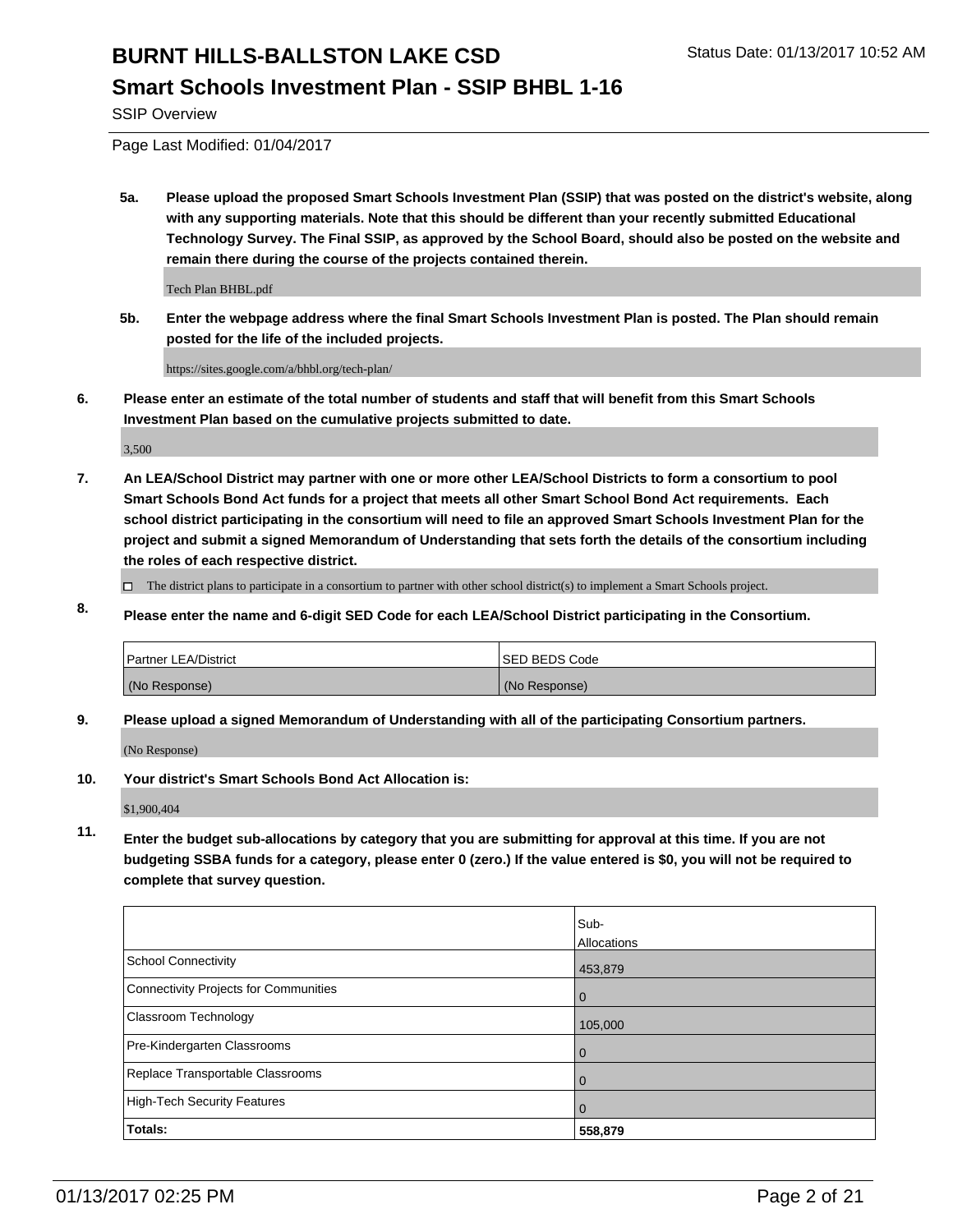### **Smart Schools Investment Plan - SSIP BHBL 1-16**

School Connectivity

Page Last Modified: 01/04/2017

- **1. In order for students and faculty to receive the maximum benefit from the technology made available under the Smart Schools Bond Act, their school buildings must possess sufficient connectivity infrastructure to ensure that devices can be used during the school day. Smart Schools Investment Plans must demonstrate that:**
	- **sufficient infrastructure that meets the Federal Communications Commission's 100 Mbps per 1,000 students standard currently exists in the buildings where new devices will be deployed, or**
	- **is a planned use of a portion of Smart Schools Bond Act funds, or**
	- **is under development through another funding source.**

**Smart Schools Bond Act funds used for technology infrastructure or classroom technology investments must increase the number of school buildings that meet or exceed the minimum speed standard of 100 Mbps per 1,000 students and staff within 12 months. This standard may be met on either a contracted 24/7 firm service or a "burstable" capability. If the standard is met under the burstable criteria, it must be:**

**1. Specifically codified in a service contract with a provider, and**

**2. Guaranteed to be available to all students and devices as needed, particularly during periods of high demand, such as computer-based testing (CBT) periods.**

**Please describe how your district already meets or is planning to meet this standard within 12 months of plan submission.**

Once the work described in question #3 (below) is complete, high quality wireless will be available throughout the interior of the buildings in the district and certainly within the teaching spaces. The network will support the connectivity speed required by Smart Schools (see question #2 below). We plan to have this work complete by 12/1/17.

- **1a. If a district believes that it will be impossible to meet this standard within 12 months, it may apply for a waiver of this requirement, as described on the Smart Schools website. The waiver must be filed and approved by SED prior to submitting this survey.**
	- □ By checking this box, you are certifying that the school district has an approved waiver of this requirement on file with the New York State Education Department.
- **2. Connectivity Speed Calculator (Required)**

|                  | Number of<br>Students | Multiply by<br>100 Kbps | Divide by 1000 Current Speed Expected<br>lto Convert to<br>Required<br>Speed in Mb | lin Mb | Speed to be<br>Attained Within   Required<br>12 Months | Expected Date<br><b>When</b><br>Speed Will be<br>l Met |
|------------------|-----------------------|-------------------------|------------------------------------------------------------------------------------|--------|--------------------------------------------------------|--------------------------------------------------------|
| Calculated Speed | 3.100                 | 310,000                 | 310                                                                                | 200    | 310                                                    | 12/1/2017                                              |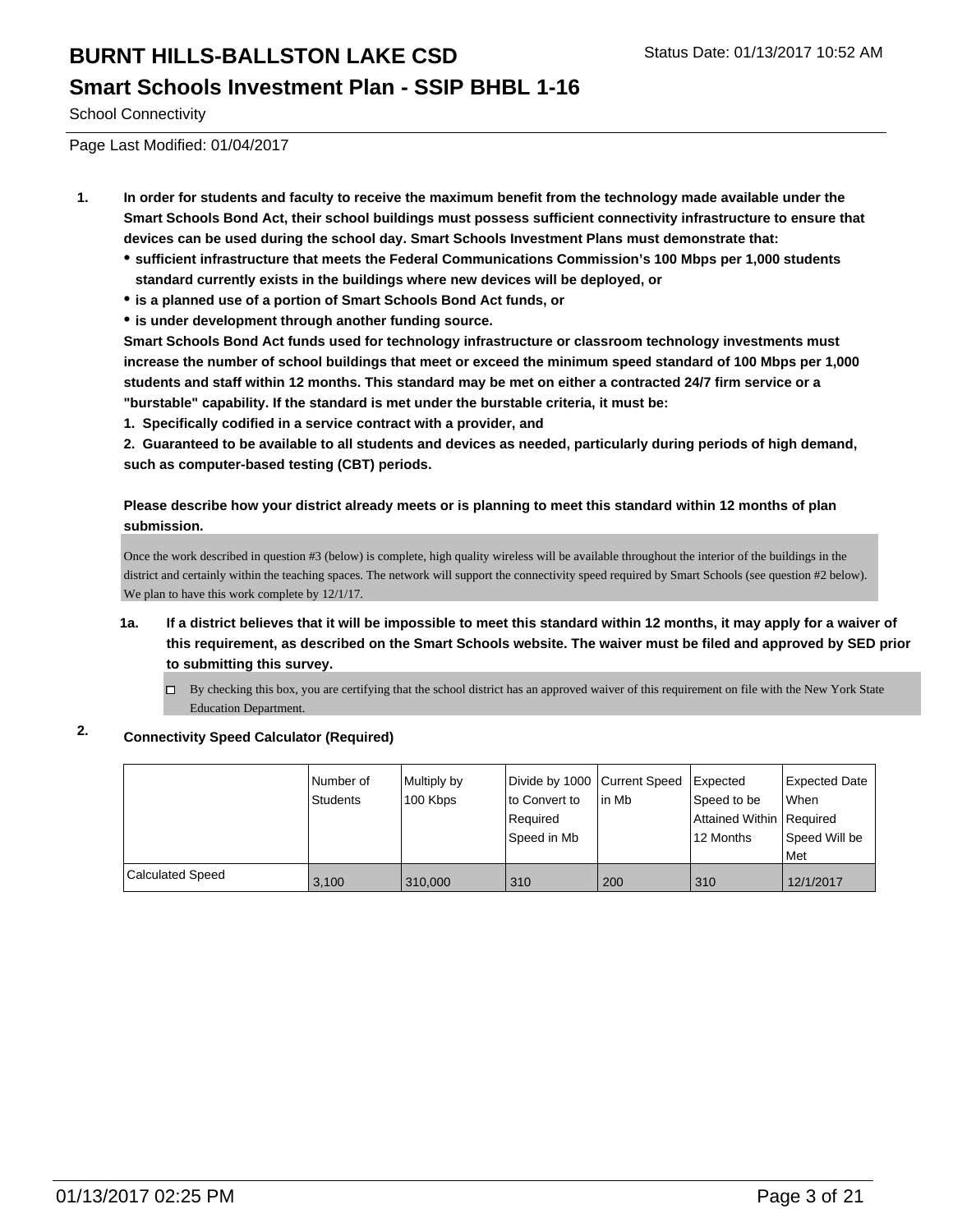### **Smart Schools Investment Plan - SSIP BHBL 1-16**

School Connectivity

Page Last Modified: 01/04/2017

#### **3. Describe how you intend to use Smart Schools Bond Act funds for high-speed broadband and/or wireless connectivity projects in school buildings.**

We are proposing an upgrade and expansion of the existing network in the district. At both the high school and middle school, an additional core switch will be installed to support higher speed, 10 Gig, and connectivity to the new data switches in the network. In the network closets, we will install a new switch to support additional access points and physical security devices. All existing Cat 5 cable will be removed and replaced with Cat 6a cabling. All new data cabling will be done with Cat 6a cable.

The wireless network will receive a major upgrade in both the middle and high school. The access points will be updated to the 802.11AC standard to increase throughput speeds to the 930 Meg range. Additionally, we will increase the number of access points to provide full coverage in all buildings in the district. The result is that we will have a simultaneous user experience, regardless of the user's location in the network.

The network management platform will be updated to provide increased visibility and reporting for the network. Some of the new desirable features include:

- Live Heat Maps: These reflect the current wireless coverage area.
- Location: To locate devices in the network.
- Application Monitoring and Control: To control and allocate client bandwidth usage in the network.
- BYOD Support: To authenticate and generate reports on users in the network.
- **4. Describe the linkage between the district's District Instructional Technology Plan and the proposed projects. (There should be a link between your response to this question and your response to Question 1 in Part E. Curriculum and Instruction "What are the district's plans to use digital connectivity and technology to improve teaching and learning?)**

The proposed projects ensure high quality digital connectivity across the district. Digital connectivity ensures opportunities for teachers to access relevant resources, collaborate, and engage teachers and students in meaningful learning.

Teachers will utilize digital connectivity to expose students to global resources, cultures, and ideas.

Students will have access to technology that will enable them to apply learning to both individual and collaborative activities and projects. Projects could be within classrooms, among classrooms, with different buildings, schools, and even outside the countries.

Teachers and students will have access to real-time assessment tools that will drive instruction and provide immediate feedback.

Expanded digital connectivity and technology, through both district acquired resources and student provided devices, will provide increased opportunities for different avenues of learning.

Teachers will use technology and digital connectivity to attend virtual professional seminars and conferences.

Digital connectivity will allow parents to have increased access to their child's academic program and progress.

Technology will allow teachers to differentiate learning for multiple learning styles and ability levels.

District will support specific technologies related to various fields to expose students to the cutting edge of business, research, and industry.

**5. If the district wishes to have students and staff access the Internet from wireless devices within the school building, or in close proximity to it, it must first ensure that it has a robust Wi-Fi network in place that has sufficient bandwidth to meet user demand.**

#### **Please describe how you have quantified this demand and how you plan to meet this demand.**

The BHBL district has built a robust wireless network that permits students and staff to have authenticated access to a content filtered network. The district is using Cisco commercial grade 802.11 AC Access points in a density design model that permits all students to have simultaneous access to the network for educational use. The final design will have a mimimum of one WAP per classroom and a mimimum of one WAP per 30 students in areas where capacity exceeds 30 students (cafeterias, auditoriums, etc.). Additionally, all WAP will be connected to the LAN using Cat 6 cabling. The network is secure, and managed, with the ability for users to bring their own device into the environment. The wireless network is built on a solid Cisco network infrastructure supporting gigabit connectivity speeds between the users and the network and ten gigabit connection speeds between the network wiring closets and the core of the network.

### **6. As indicated on Page 5 of the guidance, the Office of Facilities Planning will have to conduct a preliminary review of all capital projects, including connectivity projects.**

**Please indicate on a separate row each project number given to you by the Office of Facilities Planning.**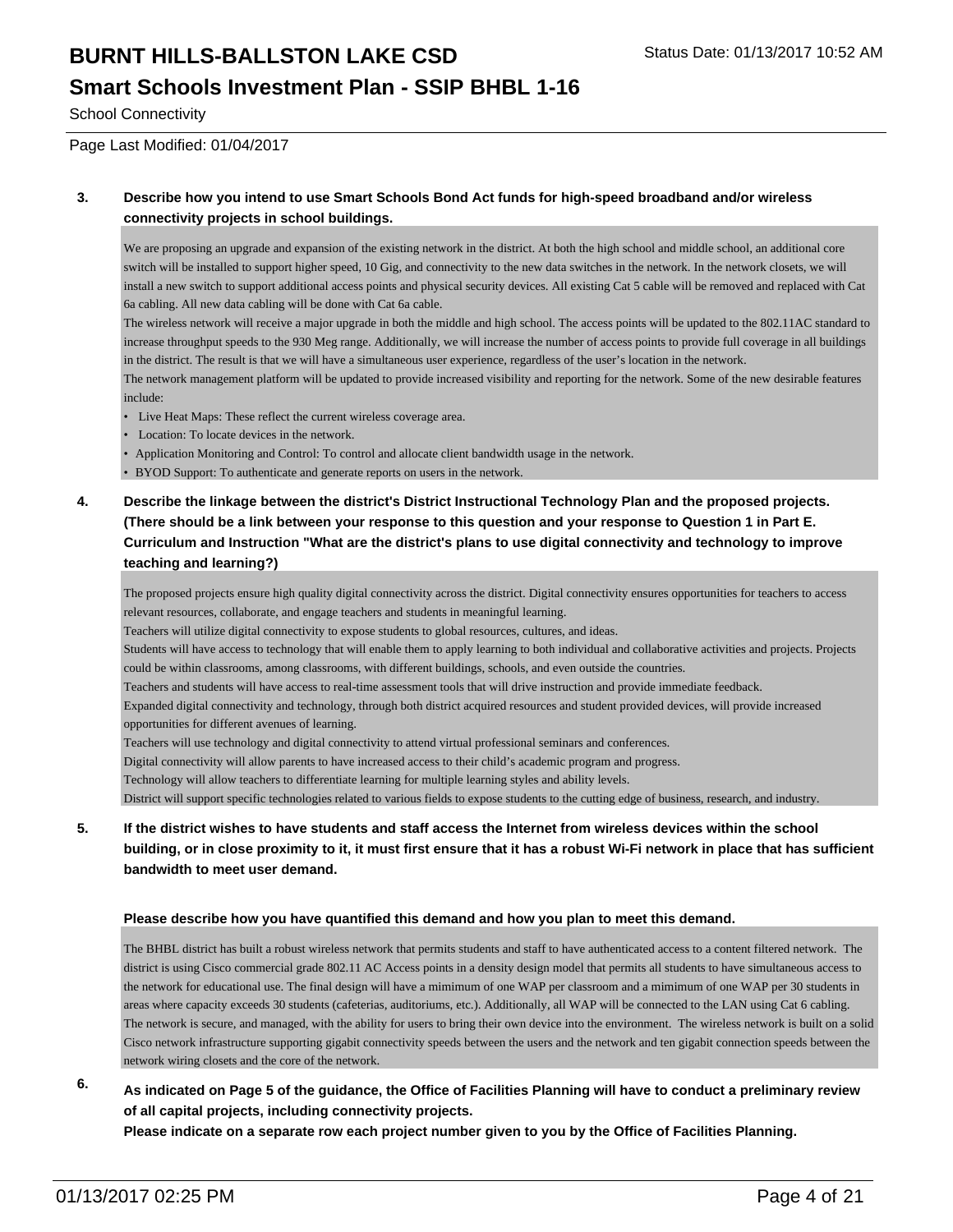### **Smart Schools Investment Plan - SSIP BHBL 1-16**

School Connectivity

Page Last Modified: 01/04/2017

| <b>Project Number</b> |  |
|-----------------------|--|
|                       |  |
| 52-01-01-06-7-999-SB1 |  |

**7. Certain high-tech security and connectivity infrastructure projects may be eligible for an expedited review process as determined by the Office of Facilities Planning.**

#### **Was your project deemed eligible for streamlined review?**

Yes

- **7a. Districts that choose the Streamlined Review Process will be required to certify that they have reviewed all installations with their licensed architect or engineer of record and provide that person's name and license number. The licensed professional must review the products and proposed method of installation prior to implementation and review the work during and after completion in order to affirm that the work was codecompliant, if requested.**
	- I certify that I have reviewed all installations with a licensed architect or engineer of record.
- **8. Include the name and license number of the architect or engineer of record.**

| <sup>1</sup> Name        | License Number |
|--------------------------|----------------|
| <b>Mosaic Associates</b> | 18194          |

**9. If you are submitting an allocation for School Connectivity complete this table.**

**Note that the calculated Total at the bottom of the table must equal the Total allocation for this category that you entered in the SSIP Overview overall budget.** 

|                                                   | Sub-<br>Allocation |
|---------------------------------------------------|--------------------|
| Network/Access Costs                              | 323,795            |
| <b>Outside Plant Costs</b>                        | (No Response)      |
| <b>School Internal Connections and Components</b> | 38,239             |
| Professional Services                             | 91,845             |
| Testing                                           | (No Response)      |
| Other Upfront Costs                               | (No Response)      |
| <b>Other Costs</b>                                | (No Response)      |
| Totals:                                           | 453,879            |

**10. Please detail the type, quantity, per unit cost and total cost of the eligible items under each sub-category. This is especially important for any expenditures listed under the "Other" category. All expenditures must be eligible for tax-exempt financing to be reimbursed through the SSBA. Sufficient detail must be provided so that we can verify this is the case. If you have any questions, please contact us directly through smartschools@nysed.gov. NOTE: Wireless Access Points should be included in this category, not under Classroom Educational Technology, except those that will be loaned/purchased for nonpublic schools.**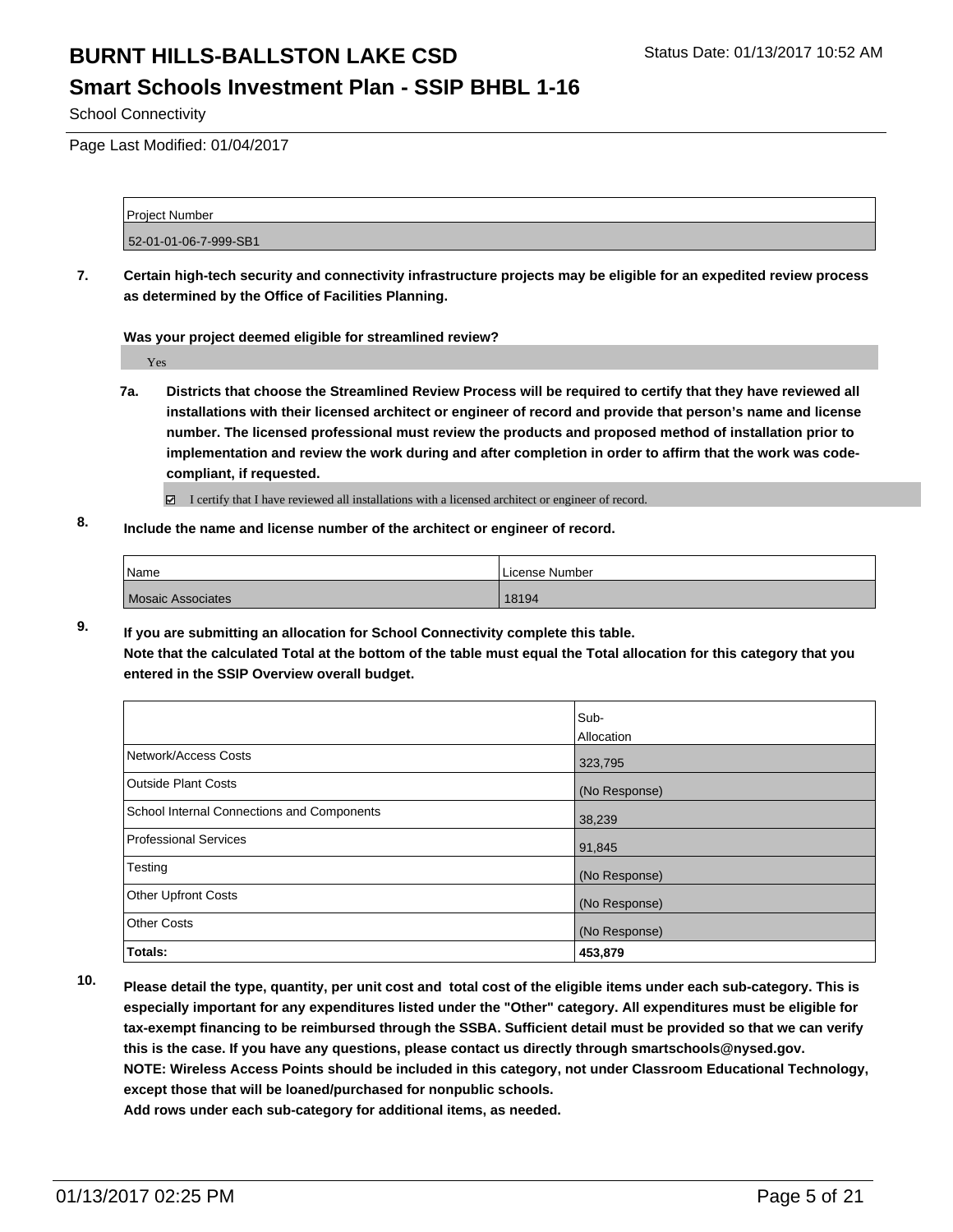## **Smart Schools Investment Plan - SSIP BHBL 1-16**

School Connectivity

Page Last Modified: 01/04/2017

| Select the allowable expenditure<br>type.<br>Repeat to add another item under<br>each type. | Item to be purchased<br>Quantity                                                          |                | Cost per Item | <b>Total Cost</b> |
|---------------------------------------------------------------------------------------------|-------------------------------------------------------------------------------------------|----------------|---------------|-------------------|
| <b>Connections/Components</b>                                                               | Cabling for Switches MS and HS                                                            | $\mathbf{1}$   | 5,932         | 5,932             |
| <b>Connections/Components</b>                                                               | Middle School- Upgrade all Data Cable<br>to Cat 6a- Materials and Labor                   | $\mathbf{1}$   | 32,307        | 32,307            |
| <b>Professional Services</b>                                                                | <b>Architectural and Technical Services</b><br>related to HS and MS Data Cable<br>Upgrade | $\mathbf{1}$   | 91,845        | 91,845            |
| <b>Network/Access Costs</b>                                                                 | Catalyst 2960-X 48 GigE PoE 740W, 2<br>x 10G SFP+, LAN Base K12                           | 22             | 4,078         | 89,716            |
| <b>Network/Access Costs</b>                                                                 | Wireless AP using 802.11acCAP<br>3x4:3SS;Int Ant; Reg Domain                              | 187            | 558           | 104,346           |
| <b>Network/Access Costs</b>                                                                 | Catalyst 4500-X -16 port 10G IP Base,<br>Front to Back, No P/S                            | $\mathbf{1}$   | 8,160         | 8,160             |
| <b>Network/Access Costs</b>                                                                 | Catalyst 4500-X -40 port 10G Ent.<br>Services, Front to Back, No P/S                      | $\overline{2}$ | 22,440        | 44,880            |
| <b>Network/Access Costs</b>                                                                 | Catalyst 2960-X Flex Stack plus<br><b>Stacking Module</b>                                 | 18             | 609           | 10.970            |
| <b>Network/Access Costs</b>                                                                 | CISCO FlexStack 3M stacking cable                                                         | 9              | 102           | 918               |
| <b>Network/Access Costs</b>                                                                 | Catalyst 2960S Flex Stack module                                                          | 18             | 671           | 12,072            |
| <b>Network/Access Costs</b>                                                                 | CISCO 10GBASE-LRM SFP module                                                              | 30             | 507           | 15,224            |
| <b>Network/Access Costs</b>                                                                 | Catalyst 4500x 750W AC front cooling<br>power supply                                      | 6              | 1,020         | 6,120             |
| <b>Network/Access Costs</b>                                                                 | CISCO 10GBASE-CU SFP+ Cable 5<br>Meter                                                    | 15             | 77            | 1,148             |
| <b>Network/Access Costs</b>                                                                 | CISCO 1000BASE-LX/LH SFP<br>transceiver module, MMF/SMF,<br>1310nm, DOM                   | $\overline{4}$ | 507           | 2,030             |
| <b>Network/Access Costs</b>                                                                 | CISCO 1000BASE-T SFP                                                                      | 4              | 201           | 806               |
| Network/Access Costs                                                                        | Wireless AP using 802.11acCAP<br>3x4:3SS;Ext. Ant; Reg Domain                             | 27             | 609           | 16,443            |
| <b>Network/Access Costs</b>                                                                 | CISCO 5508 Series Wireless<br>Controller for High Availability                            | 1              | 10,200        | 10,200            |
| <b>Network/Access Costs</b>                                                                 | Cisco 5500 Series Wireless Controller<br><b>Redundant Power Supply</b>                    | $\mathbf{1}$   | 762           | 762               |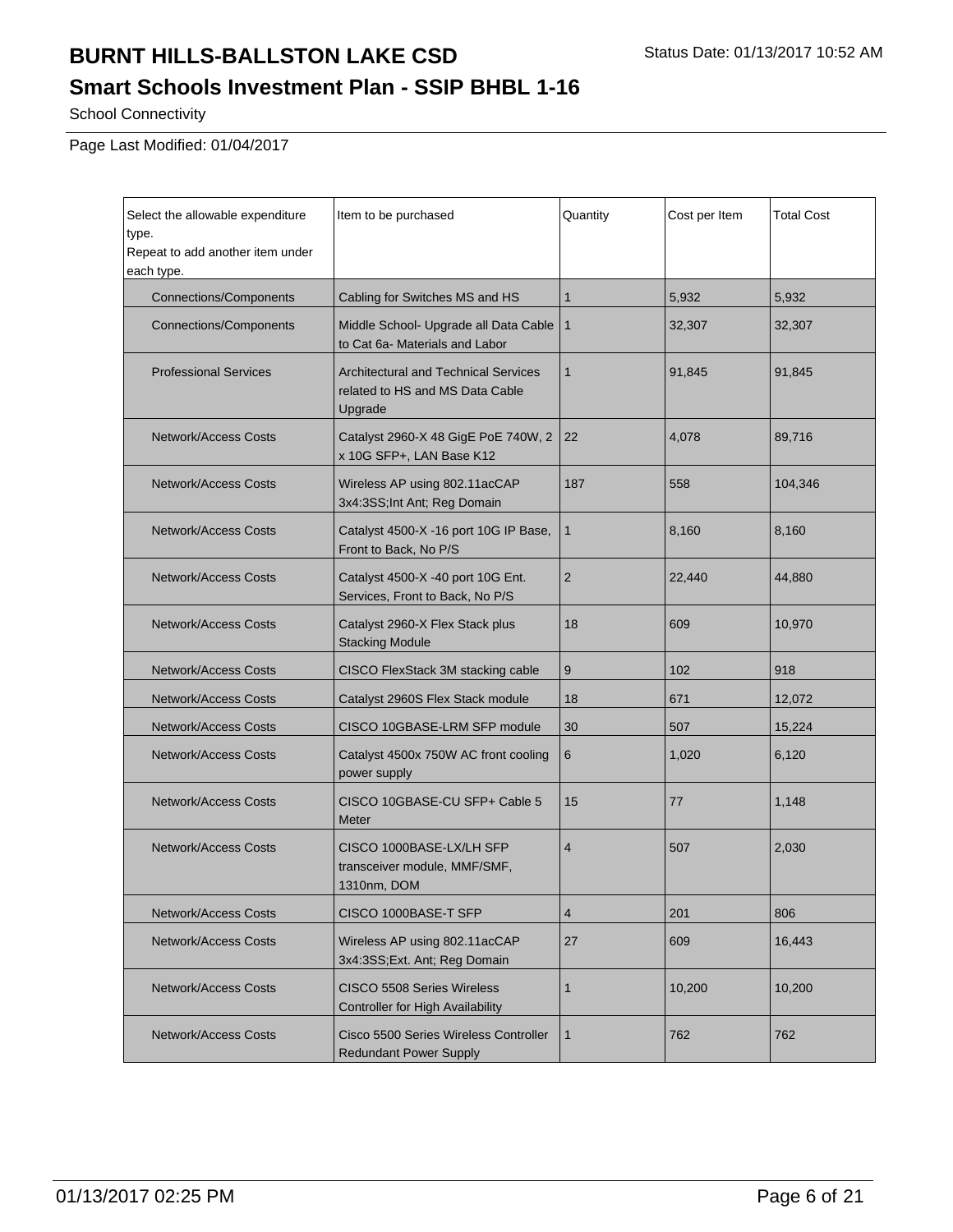### **Smart Schools Investment Plan - SSIP BHBL 1-16**

Community Connectivity (Broadband and Wireless)

Page Last Modified: 07/14/2016

**1. Describe how you intend to use Smart Schools Bond Act funds for high-speed broadband and/or wireless connectivity projects in the community.**

(No Response)

**2. Please describe how the proposed project(s) will promote student achievement and increase student and/or staff access to the Internet in a manner that enhances student learning and/or instruction outside of the school day and/or school building.**

(No Response)

**3. Community connectivity projects must comply with all the necessary local building codes and regulations (building and related permits are not required prior to plan submission).**

 $\Box$  I certify that we will comply with all the necessary local building codes and regulations.

**4. Please describe the physical location of the proposed investment.**

(No Response)

**5. Please provide the initial list of partners participating in the Community Connectivity Broadband Project, along with their Federal Tax Identification (Employer Identification) number.**

| <b>Project Partners</b> | <b>IFederal ID#</b> |
|-------------------------|---------------------|
| (No Response)           | (No Response)       |

**6. If you are submitting an allocation for Community Connectivity, complete this table. Note that the calculated Total at the bottom of the table must equal the Total allocation for this category that you entered in the SSIP Overview overall budget.**

|                                    | Sub-Allocation |
|------------------------------------|----------------|
| Network/Access Costs               | (No Response)  |
| <b>Outside Plant Costs</b>         | (No Response)  |
| <b>Tower Costs</b>                 | (No Response)  |
| <b>Customer Premises Equipment</b> | (No Response)  |
| <b>Professional Services</b>       | (No Response)  |
| Testing                            | (No Response)  |
| <b>Other Upfront Costs</b>         | (No Response)  |
| <b>Other Costs</b>                 | (No Response)  |
| Totals:                            | 0              |

**7. Please detail the type, quantity, per unit cost and total cost of the eligible items under each sub-category. This is especially important for any expenditures listed under the "Other" category. All expenditures must be capital-bond eligible to be reimbursed through the SSBA. If you have any questions, please contact us directly through smartschools@nysed.gov.**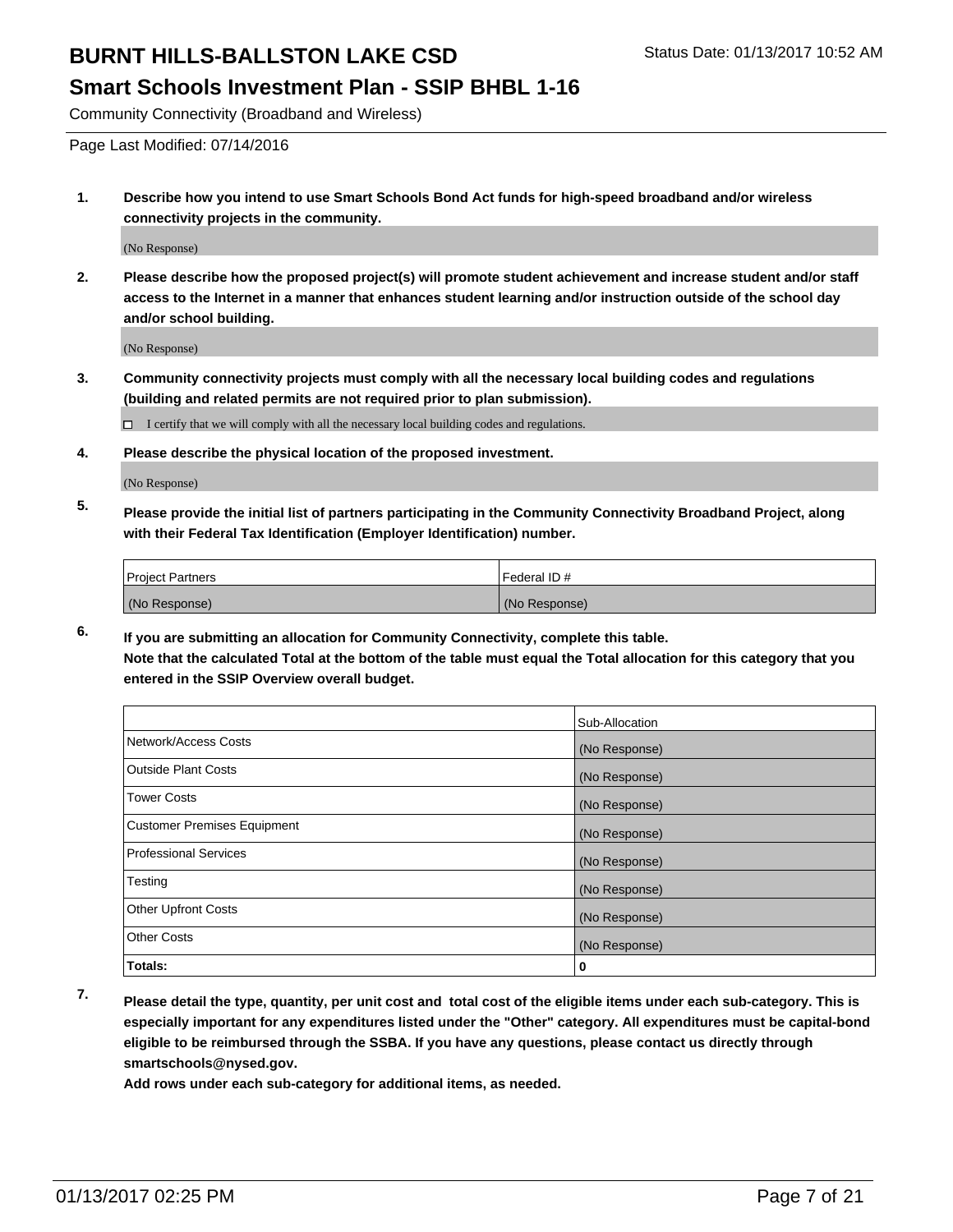## **Smart Schools Investment Plan - SSIP BHBL 1-16**

Community Connectivity (Broadband and Wireless)

Page Last Modified: 07/14/2016

| Select the allowable expenditure | litem to be purchased | l Quantitv    | Cost per Item | <b>Total Cost</b> |
|----------------------------------|-----------------------|---------------|---------------|-------------------|
| type.                            |                       |               |               |                   |
| Repeat to add another item under |                       |               |               |                   |
| each type.                       |                       |               |               |                   |
| (No Response)                    | (No Response)         | (No Response) | (No Response) | (No Response)     |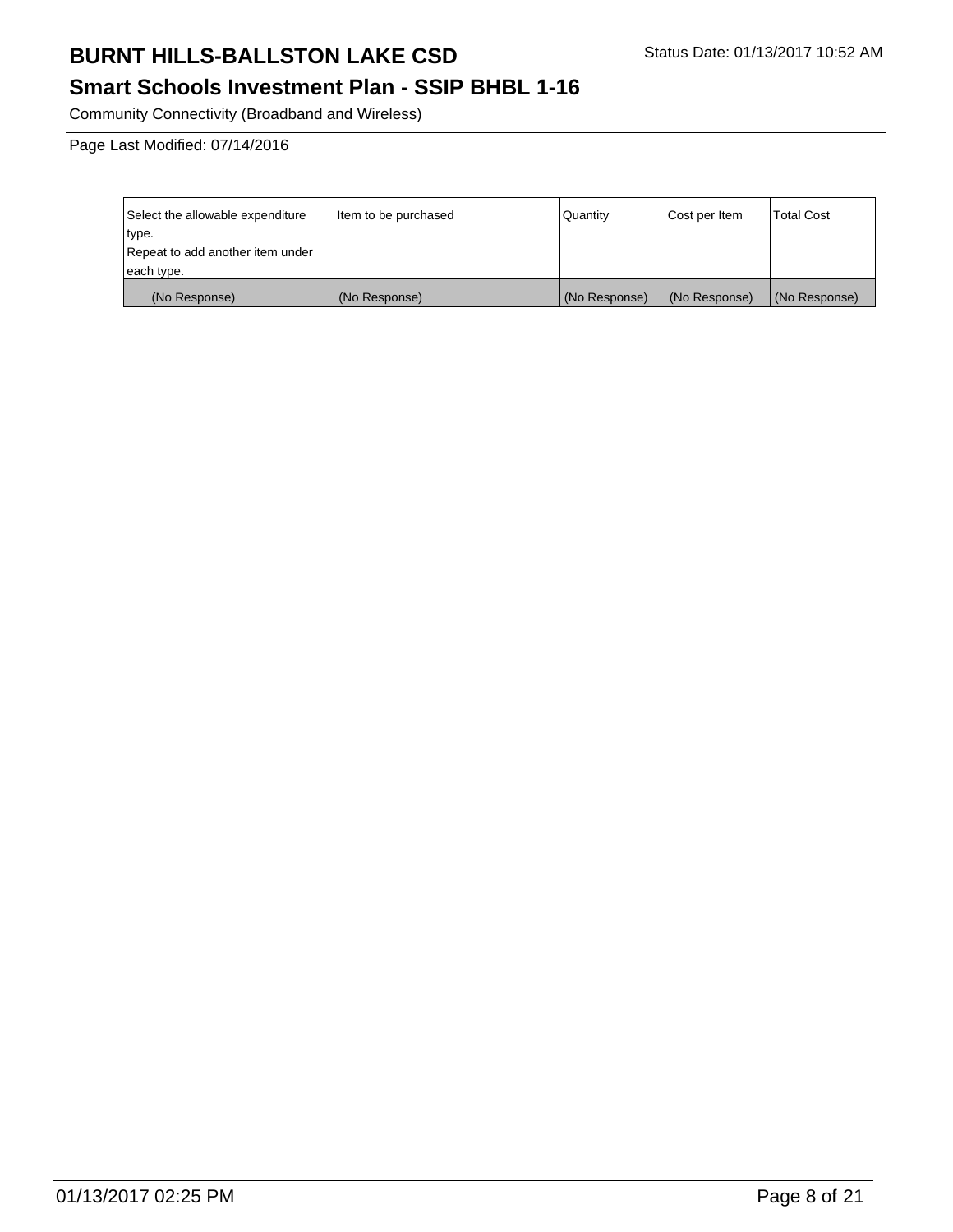### **Smart Schools Investment Plan - SSIP BHBL 1-16**

Classroom Learning Technology

Page Last Modified: 01/05/2017

**1. In order for students and faculty to receive the maximum benefit from the technology made available under the Smart Schools Bond Act, their school buildings must possess sufficient connectivity infrastructure to ensure that devices can be used during the school day. Smart Schools Investment Plans must demonstrate that sufficient infrastructure that meets the Federal Communications Commission's 100 Mbps per 1,000 students standard currently exists in the buildings where new devices will be deployed, or is a planned use of a portion of Smart Schools Bond Act funds, or is under development through another funding source.**

**Smart Schools Bond Act funds used for technology infrastructure or classroom technology investments must increase the number of school buildings that meet or exceed the minimum speed standard of 100 Mbps per 1,000 students and staff within 12 months. This standard may be met on either a contracted 24/7 firm service or a "burstable" capability. If the standard is met under the burstable criteria, it must be:**

**1. Specifically codified in a service contract with a provider, and**

**2. Guaranteed to be available to all students and devices as needed, particularly during periods of high demand, such as computer-based testing (CBT) periods.**

**Please describe how your district already meets or is planning to meet this standard within 12 months of plan submission.**

We are proposing an upgrade and expansion of the existing network in the district. At both the high school and middle school, an additional core switch will be installed to support higher speed, 10 Gig, and connectivity to the new data switches in the network. In the network closets, we will install a new switch to support additional access points and physical security devices.

The wireless network will receive a major upgrade in both the middle and high school. The access points will be updated to the 802.11AC standard to increase throughput speeds to the 930 Meg range. Additionally, we will increase the number of access points to provide full coverage in all buildings in the district. The result is that we will have a simultaneous user experience, regardless of the user's location in the network.

Once the work is complete, a high quality wireless will be available throughout the interior of the buildings in the district and certainly within the teaching spaces. The network will support the connectivity speed required by Smart Schools (see question #2 below). We plan to have this work complete by 12/1/17.

**1a. If a district believes that it will be impossible to meet this standard within 12 months, it may apply for a waiver of this requirement, as described on the Smart Schools website. The waiver must be filed and approved by SED prior to submitting this survey.**

 $\Box$  By checking this box, you are certifying that the school district has an approved waiver of this requirement on file with the New York State Education Department.

### **2. Connectivity Speed Calculator (Required)**

|                         | l Number of<br>Students | Multiply by<br>100 Kbps | Divide by 1000 Current Speed<br>to Convert to<br>Required<br>Speed in Mb | lin Mb | Expected<br>Speed to be<br>Attained Within Required<br>12 Months | <b>Expected Date</b><br>l When<br>Speed Will be<br>l Met |
|-------------------------|-------------------------|-------------------------|--------------------------------------------------------------------------|--------|------------------------------------------------------------------|----------------------------------------------------------|
| <b>Calculated Speed</b> | 3.100                   | 310,000                 | 310                                                                      | 200    | 310                                                              | 12/1/2017                                                |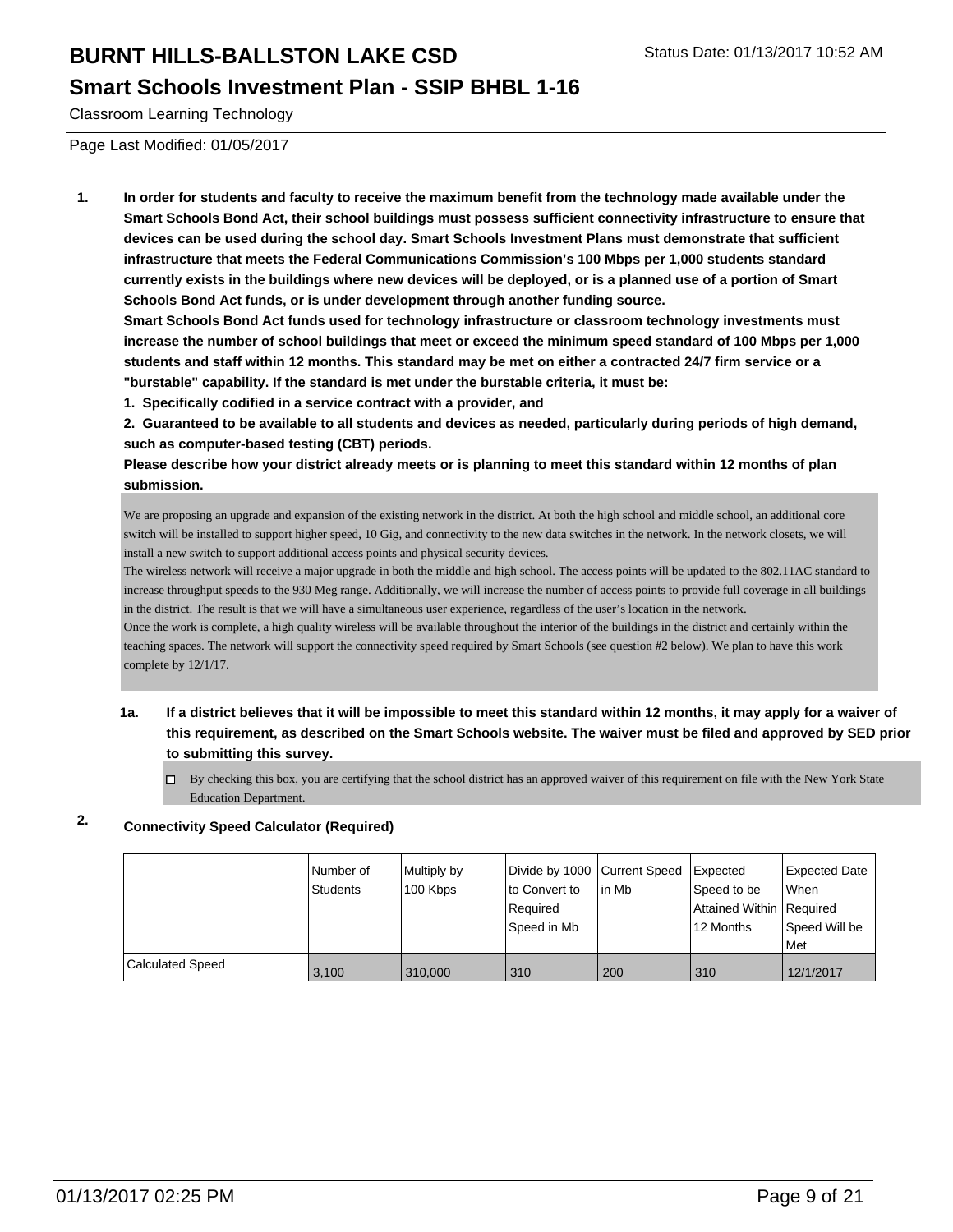### **Smart Schools Investment Plan - SSIP BHBL 1-16**

Classroom Learning Technology

Page Last Modified: 01/05/2017

**3. If the district wishes to have students and staff access the Internet from wireless devices within the school building, or in close proximity to it, it must first ensure that it has a robust Wi-Fi network in place that has sufficient bandwidth to meet user demand.**

**Please describe how you have quantified this demand and how you plan to meet this demand.**

The BHBL district has built a robust wireless network that permits students and staff to have authenticated access to a content filtered network. The district is using Cisco commercial grade 802.11 AC Access points in a density design model that permits all students to have simultaneous access to the network for educational use. The final design will have a mimimum of one WAP per classroom and a mimimum of one WAP per 30 students in areas where capacity exceeds 30 students (cafeterias, auditoriums, etc.). Additionally, all WAP will be connected to the LAN using Cat 6 cabling. The network is secure, and managed, with the ability for users to bring their own device into the environment. The wireless network is built on a solid Cisco network infrastructure supporting gigabit connectivity speeds between the users and the network and ten gigabit connection speeds between the network wiring closets and the core of the network.

**4. All New York State public school districts are required to complete and submit an Instructional Technology Plan survey to the New York State Education Department in compliance with Section 753 of the Education Law and per Part 100.12 of the Commissioner's Regulations.**

**Districts that include educational technology purchases as part of their Smart Schools Investment Plan must have a submitted and approved Instructional Technology Plan survey on file with the New York State Education Department.**

- $\boxtimes$  By checking this box, you are certifying that the school district has an approved Instructional Technology Plan survey on file with the New York State Education Department.
- **5. Describe the devices you intend to purchase and their compatibility with existing or planned platforms or systems. Specifically address the adequacy of each facility's electrical, HVAC and other infrastructure necessary to install and support the operation of the planned technology.**

We plan to purchase ten 84" interactive LCD smart monitors with this portion of our Smart Schools funding. Interactive whiteboard technology. become a central feature of our 21st Century classrooms. Our 2013 Capital Project included upgrades to the power distribution in all 5 of our buildings to allow these smart LCD panels to be installed seamlessly.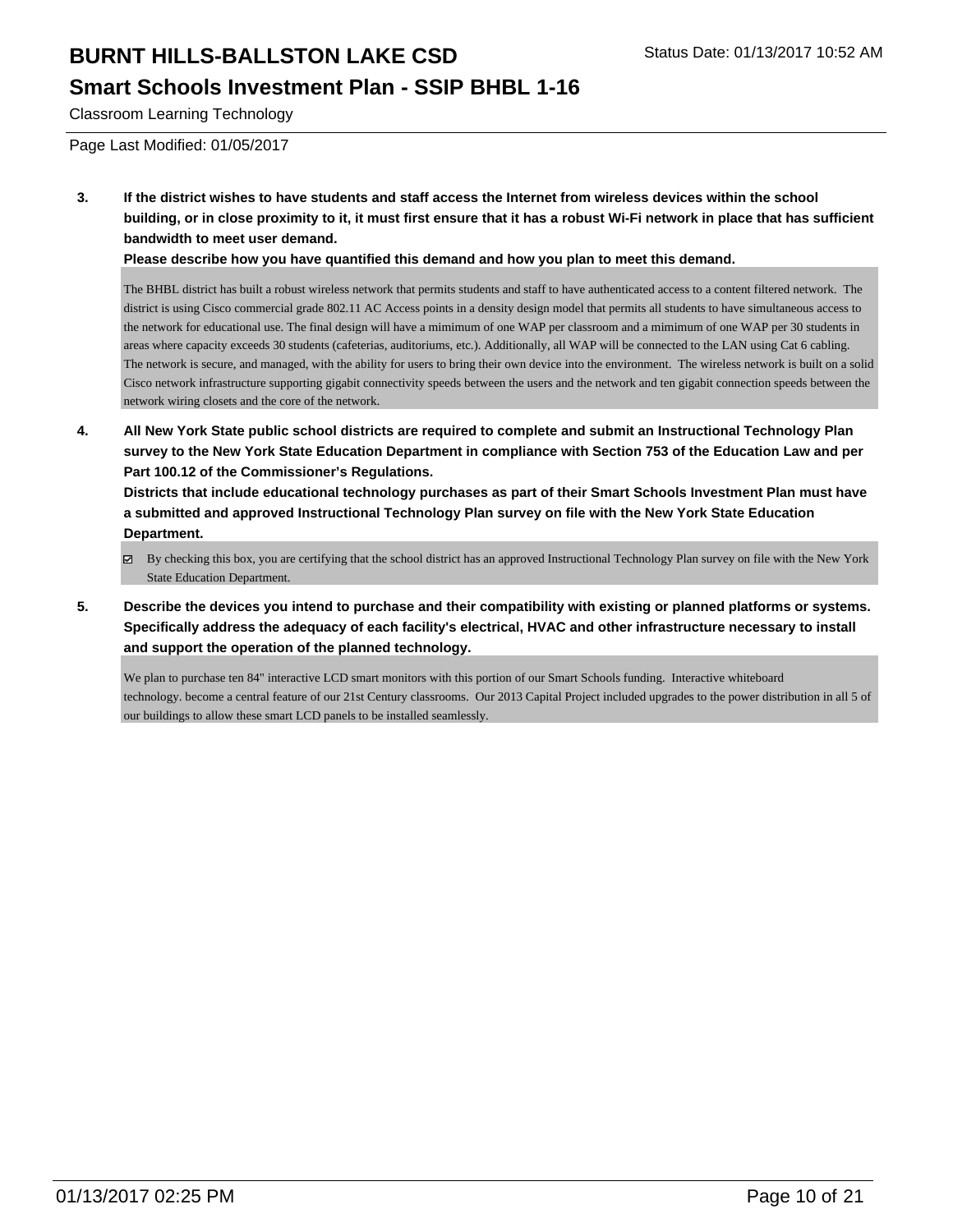### **Smart Schools Investment Plan - SSIP BHBL 1-16**

Classroom Learning Technology

Page Last Modified: 01/05/2017

#### **6. Describe how the proposed technology purchases will:**

- **> enhance differentiated instruction;**
- **> expand student learning inside and outside the classroom;**
- **> benefit students with disabilities and English language learners; and**
- **> contribute to the reduction of other learning gaps that have been identified within the district.**

**The expectation is that districts will place a priority on addressing the needs of students who struggle to succeed in a rigorous curriculum. Responses in this section should specifically address this concern and align with the district's Instructional Technology Plan (in particular Question 2 of E. Curriculum and Instruction: "Does the district's instructional technology plan address the needs of students with disabilities to ensure equitable access to instruction, materials and assessments?" and Question 3 of the same section: "Does the district's instructional technology plan address the provision of assistive technology specifically for students with disabilities to ensure access to and participation in the general curriculum?"**

#### **Elementary**

In our BH-BL elementary schools, technology is fully accessible to students and is integrated into classrooms. Technology is a basic component to our programs. Each building has a computer lab with either PCs or Macs, as well as a mobile cart with a class set of MacBook Air computers. All students also have access to a fully functional Mac lab in the library. All classrooms are equipped with projectors and screens, and many of the projectors are interactive. All of our schools have wireless networks so mobile devices can be used anywhere in the buildings. Each K-2 class currently has 6 to 9 iPads that are used in centers and can also function as document cameras. Our grades 3 to 5 classrooms each have a rolling cart with a full class set of Chromebooks for a one-to-one computer model. Throughout the buildings Google Apps are used to create and share projects, including Docs, Sheets, Slides, Draw, and Google Classroom. In some classes students also use Gmail to communicate with classmates and teachers. The significant investment the district has made at the elementary schools over the past few years, means the need is not as great in those buildings as it is at the middle and high schools.

Interactive whiteboard technology will become a central feature of our 21st Century classrooms. As large, thin bright LCD smart panels are developed, teachers will be able to project lessons in such a manner that the content can be saved and archived. Collaborative documents displayed on these boards allow students to participate from their desks in real time. Video conferenceing can be seamlessly incorporated into lessons. Our 2013 capital project included upgrades to the power distribution in all 5 of our buildings to allow these smart LCD panels to be installed seamlessly. **Middle School**

It is the goal at O'Rourke Middle School to provide a technology-rich environment where all students have access to current technology to improve communication and make instruction more effective and efficient. With this technology, students are provided with the opportunities to acquire the knowledge and skills needed to be competitive in the 21st century.

The O'Rourke Middle School is a 1:1 Chromebook environment in grades 6 and 7. The 1:1 model will be phased into grade 8 during the 2016-17 school year. Students extensively use Google Apps for Education(GAFE) to collaborate with peers and share assignments with teachers and other staff. Teachers receive ongoing professional development training where they learn how to integrate GAFE and Chrome Web Store applications and extensions into their daily instruction to enrich the learning experience. The purchase of mobile devices for all teachers will allow for easier use of Gmail, Google Classroom, and Blackboard to communicate assignments, videos, and announcements with students and parents. Interactive LCD Smart panels will be introduced into Middle School classrooms as soon as this coming school year and will become commonplace in most classrooms in coming years.

By integrating technology into daily instruction, O'Rourke Middle School leaders plan to promote and provide opportunities for all students, teachers and staff to better learn, communicate and collaborate.

#### **High School**

Burnt Hills-Ballston Lake High School leaders and staff value the use of instructional technology to increase student learning and achievement. To that end, we have proposed a number of technology purchases that will allow students to work in a 21st-century learning environment.

The purchase of an array of technology devices will allow students, faculty and staff to work in a nearly 1:1 computing environment. The result of this will be increased student engagement, exposure to relevant technology and the ability to move from consumers of information to more active participants in the classroom. Collaboration in the classroom will be greatly enhanced.

Increased computer access in classrooms enables teachers and students to access cloud-based learning management systems (i.e., Blackboard, Google Classroom, etc.). As the high school moves toward a blended learning format, more classes will rely heavily on internet access and electronic means of presenting information.

Interactive LCD Smart panels will be introduced into High School classrooms as soon as this coming school year. The new STEAM addition will feature these panels in all classrooms. These displays will become commonplace in most classrooms in coming years.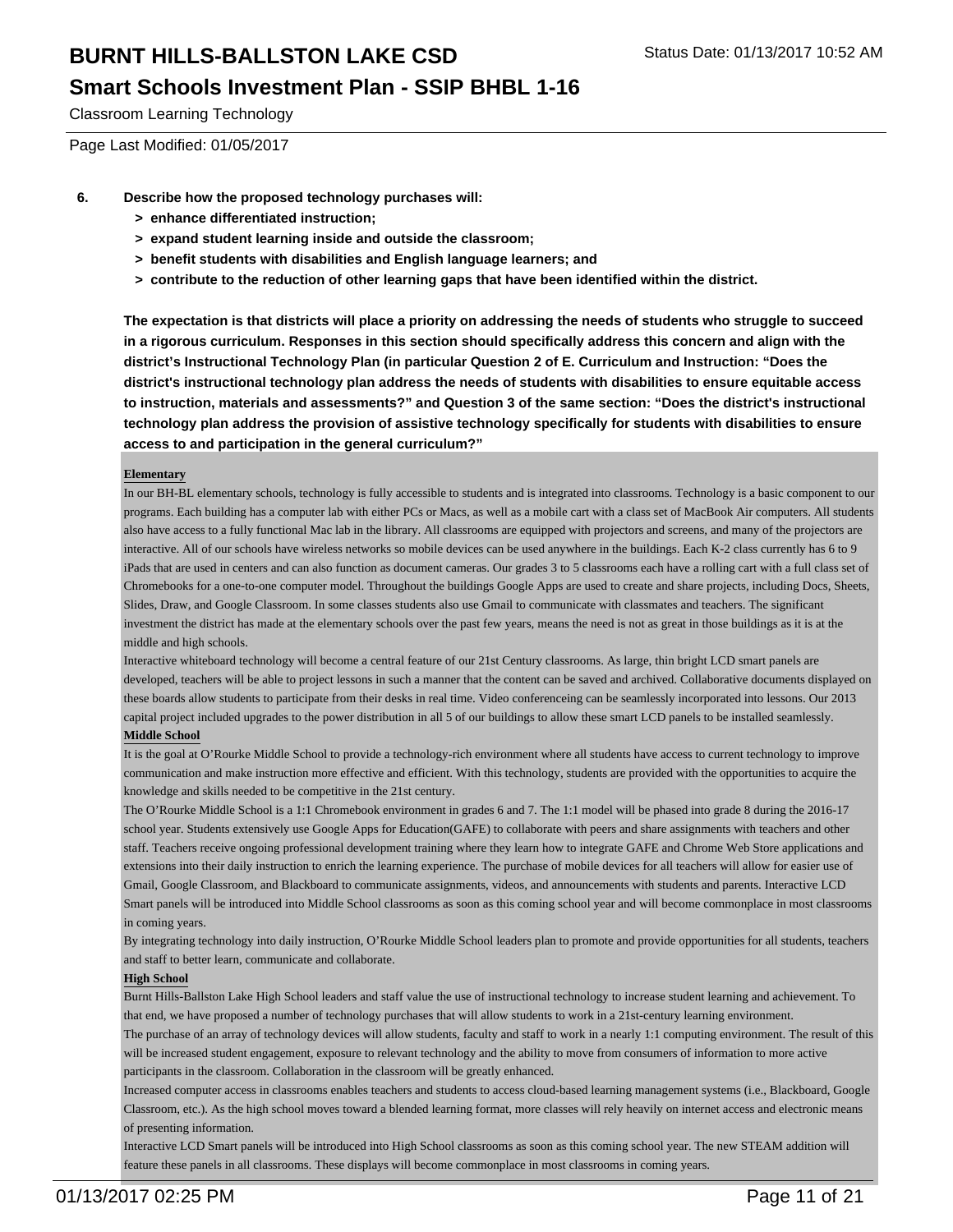### **Smart Schools Investment Plan - SSIP BHBL 1-16**

Classroom Learning Technology

Page Last Modified: 01/05/2017

#### **Special Needs**

- Approximately 25 percent of the total number of students with disabilities in the district are provided with assistive technology as documented on their Individualized Education Plan (IEP) or through ELL Services.
- Students with disabilities require access to a number of assistive technology devices including iPads, laptops, augmentative communication devices, interactive smart- boards, and personal and field sounds systems. Similar devices are available to ELL students as needed.
- Additionally, there are a wide variety of text-to-speech and speech-to-text programs, word prediction audiobooks, and other language-based software applications that our students require to allow them to successfully access the curriculum and communicate in the school setting.
- In addition to these devices and applications, there is a great deal of staff development and ongoing implementation required in order to prepare and support teachers and other school staff in the use of

 these resources with students. Oversight of assistive technology within the district is critical to the procurement, implementation and sustainability of services to our students with disabilities. Therefore, professional development and assistive technology staffing resources would enhance the use of technology across the district for all students.

#### **7. Where appropriate, describe how the proposed technology purchases will enhance ongoing communication with parents and other stakeholders and help the district facilitate technology-based regional partnerships, including distance learning and other efforts.**

BHBL utilizes a parent portal through the student management system as well as both Google Classroom and Blackboard as Learning Manangement Systems. This facilitates both communication and blended learning opportunities. Proposed purchases, especially teacher mobile devices, will allow teachers to create a strong digital presence to maximize the use of these tools.

The one-to-one environment created by these purchases will significantly increase student access. Students will have anytime access to our network and will allow students to enroll in the blended learning classes that the distirict is currently developing.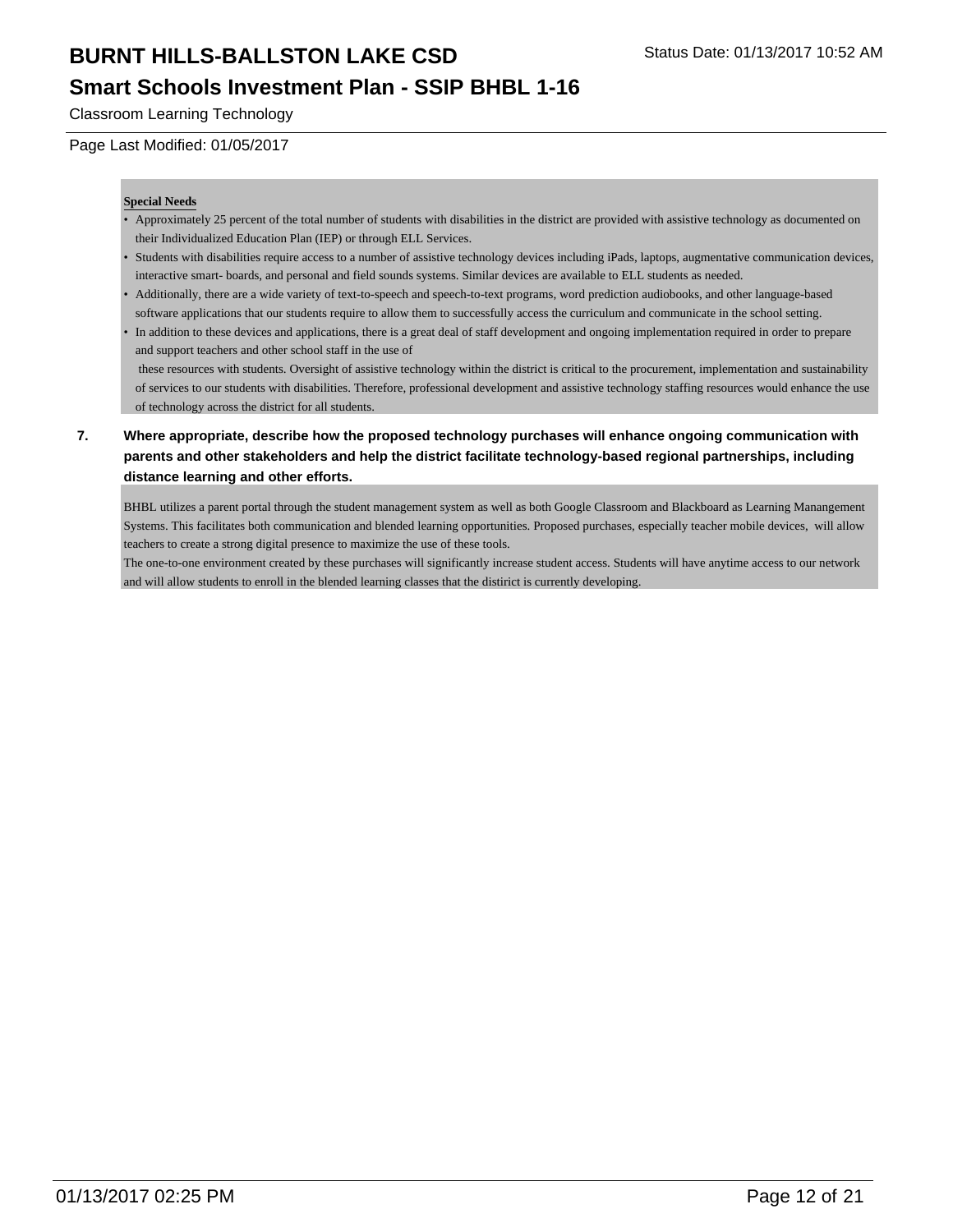### **Smart Schools Investment Plan - SSIP BHBL 1-16**

Classroom Learning Technology

Page Last Modified: 01/05/2017

#### **8. Describe the district's plan to provide professional development to ensure that administrators, teachers and staff can employ the technology purchased to enhance instruction successfully.**

**Note: This response should be aligned and expanded upon in accordance with your district's response to Question 1 of F. Professional Development of your Instructional Technology Plan: "Please provide a summary of professional development offered to teachers and staff, for the time period covered by this plan, to support technology to enhance teaching and learning. Please include topics, audience and method of delivery within your summary."**

Each year, according to the Commissioner's 100.2 Regulations, districts must create a Professional Development (PD) Plan for the upcoming school year. A key component to the PD Plan are the Priorities. For 2016-17, all BH-BL professional development opportunities are tied to one of the following priority components:

- 1. Professional Practice
- 2. CCLS/Content
- 3. Instruction/Student Learning
- 4. Required Trainings

In reviewing the district's overall professional development priorities, it is clear that training in instructional technology is emphasized in all of these priority areas. Technology training is critical to our overall professional development plan. Staff development is offered throughout the academic year and in the summer. On the average, the majority of teachers spend 30 to 40 hours per academic year on scheduled professional development activities. Below are the different modes of instruction available for teachers to fulfill professional development requirements within these four priorities:

- Professional design days
- Half days and Superintendent's Conference Days
- Faculty meetings, department or grade-level meetings focused on student learning and/or professional growth
- Team Time meetings
- Workshops provided by BH-BL staff members
- Out-of-district conferences and workshops for teachers
- Online classes and courses.

A listing of the 2014-15 PD offereings provide evidence of the of the district's committment to technology-related PD. In 2014-15 school year, the district offered:

- Embedded, weekly, small-group training in Google Apps for Education for all elementary teachers.
- On-going district-wide training in Google Docs and Google Drive.
- After-school workshops run by technology integrators on Google Classroom and Blackboard.
- External trainers brought in as needed, which included iReady trainers for math and elementary teachers andkindergarten teachers, NewsELA Pro training for Grade 9 ELA teachers, and ThinkCentral for elementary mathteachers.
- TI-Inspire Graphing Calculators and Smartboards Workshops for math teachers,
- Individualized Summer Tech Training Program on Instructional Technology Integration. Topics included:Google Drive, Google Docs, Google Sheets, Google Forms, Google Slides, Google Sites, Prezi, LucidPress, Lucid Charts, Gmail, Google Calendar, Google Classroom, Adobe Illustrator, Adobe Photoshop, Adobe InDesign, iMovie, iPhoto, and Garageband.
- Full participation in Model Schools through NERIC.
- Support of conferences and trainings out of district. In 2014-15 teachers went to NERIC Tech Awareness Day,NYSCATE Blended Learning Conference, and NERIC Blackboard Training.
- Pilot program for new software packages (i.e., Flipd.com, FitStats, NewsELA, iRead, iReady).
- **9. Districts must contact the SUNY/CUNY teacher preparation program that supplies the largest number of the district's new teachers to request advice on innovative uses and best practices at the intersection of pedagogy and educational technology.**
	- $\boxtimes$  By checking this box, you certify that you have contacted the SUNY/CUNY teacher preparation program that supplies the largest number of your new teachers to request advice on these issues.

#### **9a. Please enter the name of the SUNY or CUNY Institution that you contacted.**

University at Albany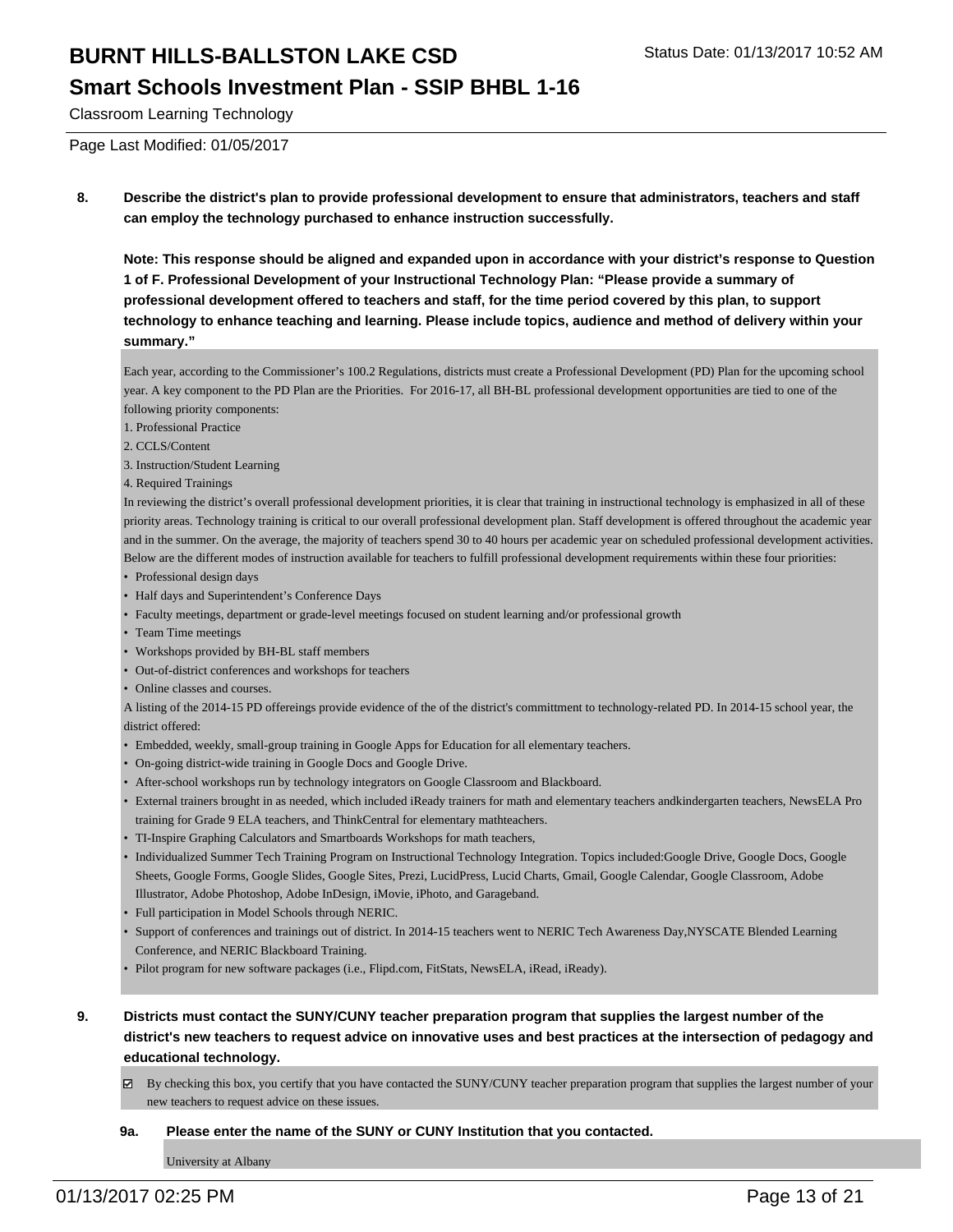### **Smart Schools Investment Plan - SSIP BHBL 1-16**

Classroom Learning Technology

Page Last Modified: 01/05/2017

**9b. Enter the primary Institution phone number.**

518-442-5020

**9c. Enter the name of the contact person with whom you consulted and/or will be collaborating with on innovative uses of technology and best practices.**

Jianwei Zhang, Chair, Associate Professor

**10. A district whose Smart Schools Investment Plan proposes the purchase of technology devices and other hardware must account for nonpublic schools in the district.**

**Are there nonpublic schools within your school district?**

- **Ø** No
- **11. Nonpublic Classroom Technology Loan Calculator**

**The Smart Schools Bond Act provides that any Classroom Learning Technology purchases made using Smart Schools funds shall be lent, upon request, to nonpublic schools in the district. However, no school district shall be required to loan technology in amounts greater than the total obtained and spent on technology pursuant to the Smart Schools Bond Act and the value of such loan may not exceed the total of \$250 multiplied by the nonpublic school enrollment in the base year at the time of enactment.**

**See:**

**http://www.p12.nysed.gov/mgtserv/smart\_schools/docs/Smart\_Schools\_Bond\_Act\_Guidance\_04.27.15\_Final.pdf.**

|                                     | 1. Classroom<br>Technology<br>Sub-allocation | 2. Public<br>Enrollment<br>$(2014 - 15)$ | 3. Nonpublic<br>Enrollment<br>$(2014 - 15)$ | l 4. Sum of<br>l Public and<br>l Nonpublic<br>Enrollment | 5. Total Per<br>Pupil Sub-<br>lallocation                                                     | 16. Total<br>Nonpublic Loan<br>Amount |
|-------------------------------------|----------------------------------------------|------------------------------------------|---------------------------------------------|----------------------------------------------------------|-----------------------------------------------------------------------------------------------|---------------------------------------|
| Calculated Nonpublic Loan<br>Amount |                                              |                                          |                                             |                                                          | (No Response)   (No Response)   (No Response)   (No Response)   (No Response)   (No Response) |                                       |

**12. To ensure the sustainability of technology purchases made with Smart Schools funds, districts must demonstrate a long-term plan to maintain and replace technology purchases supported by Smart Schools Bond Act funds. This sustainability plan shall demonstrate a district's capacity to support recurring costs of use that are ineligible for Smart Schools Bond Act funding such as device maintenance, technical support, Internet and wireless fees, maintenance of hotspots, staff professional development, building maintenance and the replacement of incidental items. Further, such a sustainability plan shall include a long-term plan for the replacement of purchased devices and equipment at the end of their useful life with other funding sources.**

 $\boxtimes$  By checking this box, you certify that the district has a sustainability plan as described above.

**13. Districts must ensure that devices purchased with Smart Schools Bond funds will be distributed, prepared for use, maintained and supported appropriately. Districts must maintain detailed device inventories in accordance with generally accepted accounting principles.**

 $\boxtimes$  By checking this box, you certify that the district has a distribution and inventory management plan and system in place.

**14. If you are submitting an allocation for Classroom Learning Technology complete this table. Note that the calculated Total at the bottom of the table must equal the Total allocation for this category that you entered in the SSIP Overview overall budget.**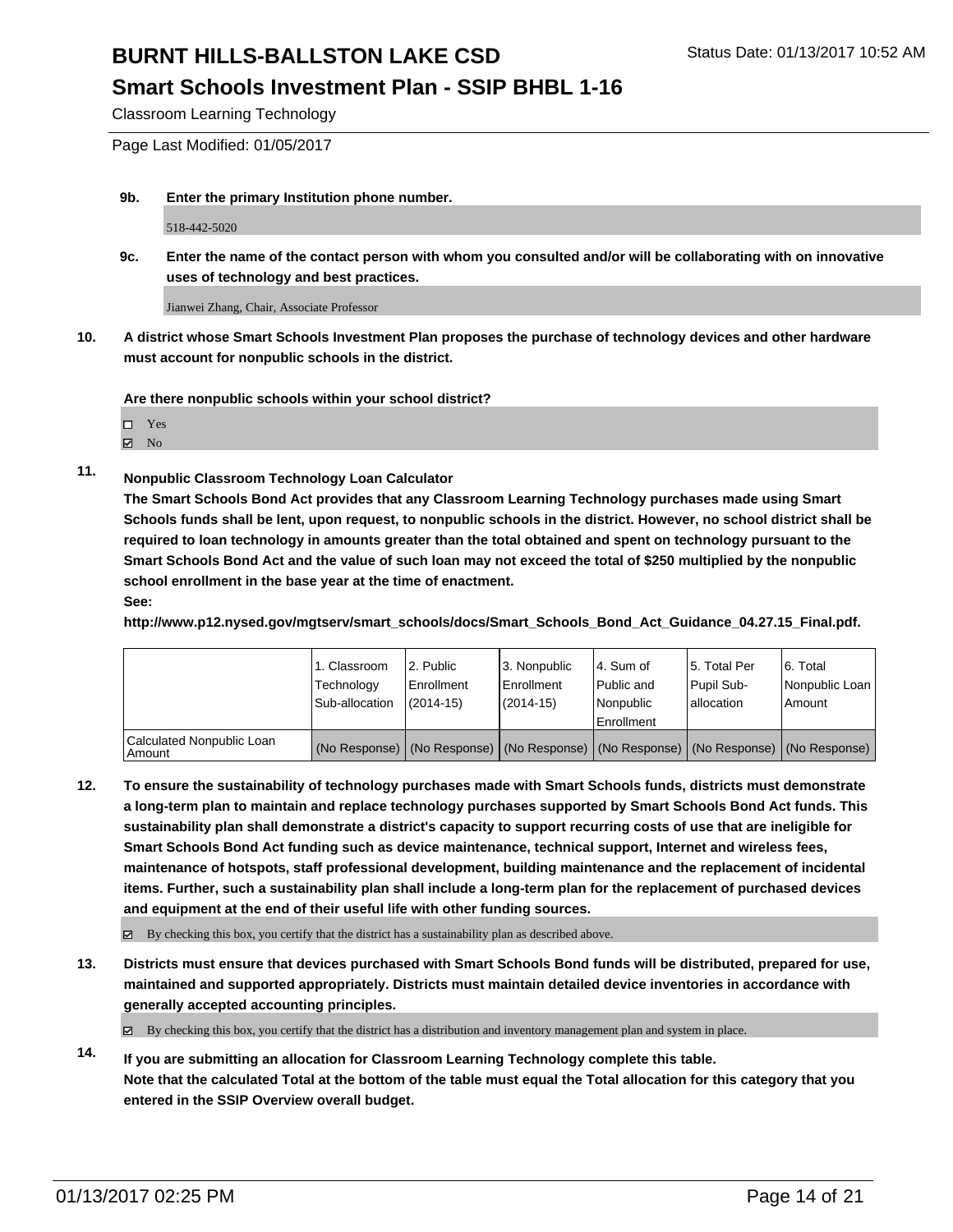### **Smart Schools Investment Plan - SSIP BHBL 1-16**

Classroom Learning Technology

Page Last Modified: 01/05/2017

|                          | Sub-Allocation |
|--------------------------|----------------|
| Interactive Whiteboards  | 105,000        |
| Computer Servers         |                |
| <b>Desktop Computers</b> | U              |
| <b>Laptop Computers</b>  |                |
| <b>Tablet Computers</b>  |                |
| <b>Other Costs</b>       |                |
| Totals:                  | 105,000        |

**15. Please detail the type, quantity, per unit cost and total cost of the eligible items under each sub-category. This is especially important for any expenditures listed under the "Other" category. All expenditures must be capital-bond eligible to be reimbursed through the SSBA. If you have any questions, please contact us directly through smartschools@nysed.gov.**

**Please specify in the "Item to be Purchased" field which specific expenditures and items are planned to meet the district's nonpublic loan requirement, if applicable.**

**NOTE: Wireless Access Points that will be loaned/purchased for nonpublic schools should ONLY be included in this category, not under School Connectivity, where public school districts would list them.**

| Select the allowable expenditure | Iltem to be Purchased | Quantity | Cost per Item | <b>Total Cost</b> |
|----------------------------------|-----------------------|----------|---------------|-------------------|
| ∣type.                           |                       |          |               |                   |
| Repeat to add another item under |                       |          |               |                   |
| each type.                       |                       |          |               |                   |
| Interactive Whiteboards          | Clear Touch 84        | 10       | 10.500        | 105.000           |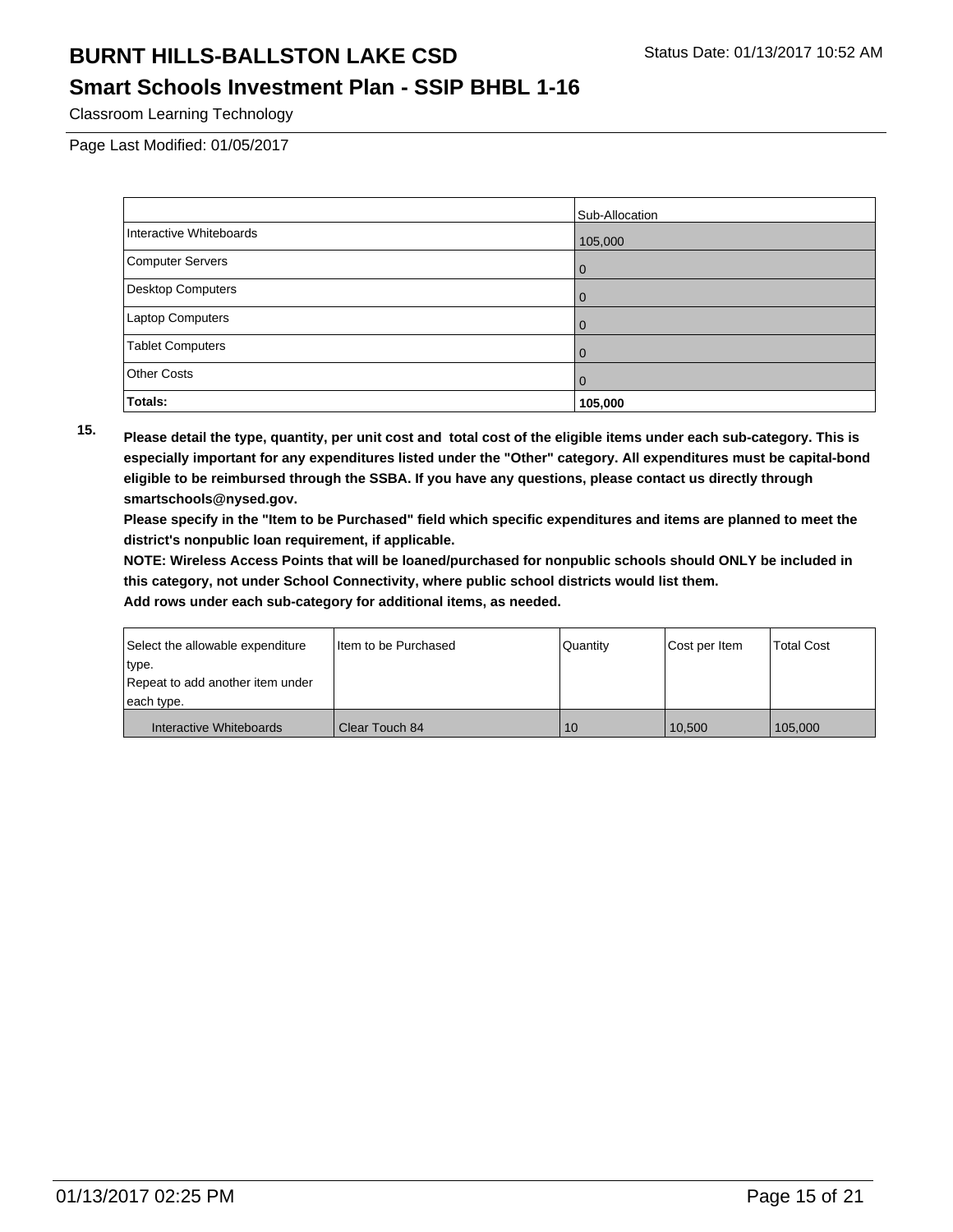### **Smart Schools Investment Plan - SSIP BHBL 1-16**

Pre-Kindergarten Classrooms

Page Last Modified: 01/05/2017

**1. Provide information regarding how and where the district is currently serving pre-kindergarten students and justify the need for additional space with enrollment projections over 3 years.**

(No Response)

- **2. Describe the district's plan to construct, enhance or modernize education facilities to accommodate prekindergarten programs. Such plans must include:**
	- **Specific descriptions of what the district intends to do to each space;**
	- **An affirmation that pre-kindergarten classrooms will contain a minimum of 900 square feet per classroom;**
	- **The number of classrooms involved;**
	- **The approximate construction costs per classroom; and**
	- **Confirmation that the space is district-owned or has a long-term lease that exceeds the probable useful life of the improvements.**

(No Response)

**3. Smart Schools Bond Act funds may only be used for capital construction costs. Describe the type and amount of additional funds that will be required to support ineligible ongoing costs (e.g. instruction, supplies) associated with any additional pre-kindergarten classrooms that the district plans to add.**

(No Response)

**4. All plans and specifications for the erection, repair, enlargement or remodeling of school buildings in any public school district in the State must be reviewed and approved by the Commissioner. Districts that plan capital projects using their Smart Schools Bond Act funds will undergo a Preliminary Review Process by the Office of Facilities Planning.**

**Please indicate on a separate row each project number given to you by the Office of Facilities Planning.**

| Project Number |  |  |
|----------------|--|--|
| (No Response)  |  |  |

**5. If you have made an allocation for Pre-Kindergarten Classrooms, complete this table.**

**Note that the calculated Total at the bottom of the table must equal the Total allocation for this category that you entered in the SSIP Overview overall budget.**

|                                          | Sub-Allocation |
|------------------------------------------|----------------|
| Construct Pre-K Classrooms               | (No Response)  |
| Enhance/Modernize Educational Facilities | (No Response)  |
| <b>Other Costs</b>                       | (No Response)  |
| Totals:                                  | 0              |

**6. Please detail the type, quantity, per unit cost and total cost of the eligible items under each sub-category. This is especially important for any expenditures listed under the "Other" category. All expenditures must be capital-bond eligible to be reimbursed through the SSBA. If you have any questions, please contact us directly through smartschools@nysed.gov.**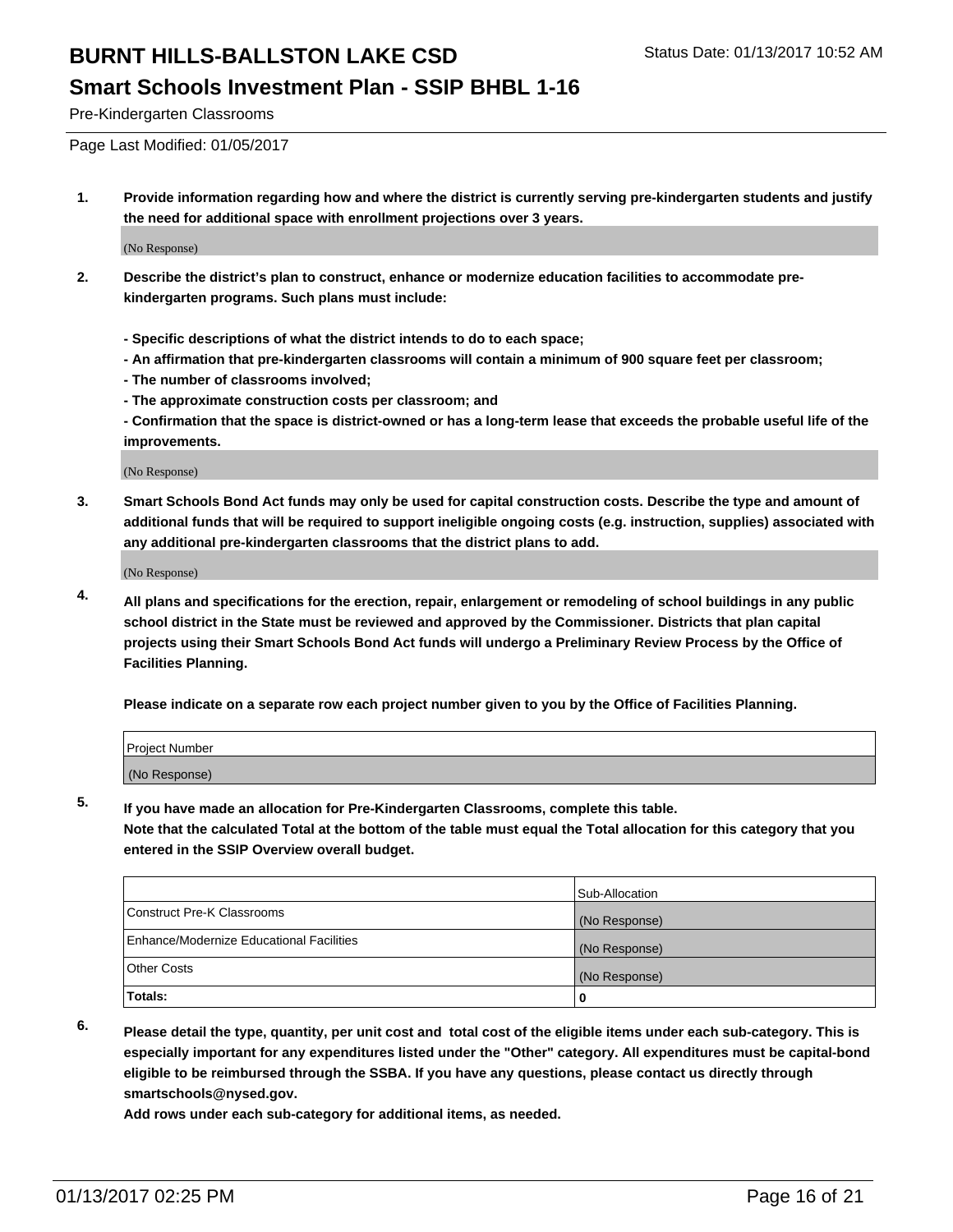## **Smart Schools Investment Plan - SSIP BHBL 1-16**

Pre-Kindergarten Classrooms

Page Last Modified: 01/05/2017

| Select the allowable expenditure | Item to be purchased | l Quantitv    | Cost per Item | <b>Total Cost</b> |
|----------------------------------|----------------------|---------------|---------------|-------------------|
| type.                            |                      |               |               |                   |
| Repeat to add another item under |                      |               |               |                   |
| each type.                       |                      |               |               |                   |
| (No Response)                    | (No Response)        | (No Response) | (No Response) | (No Response)     |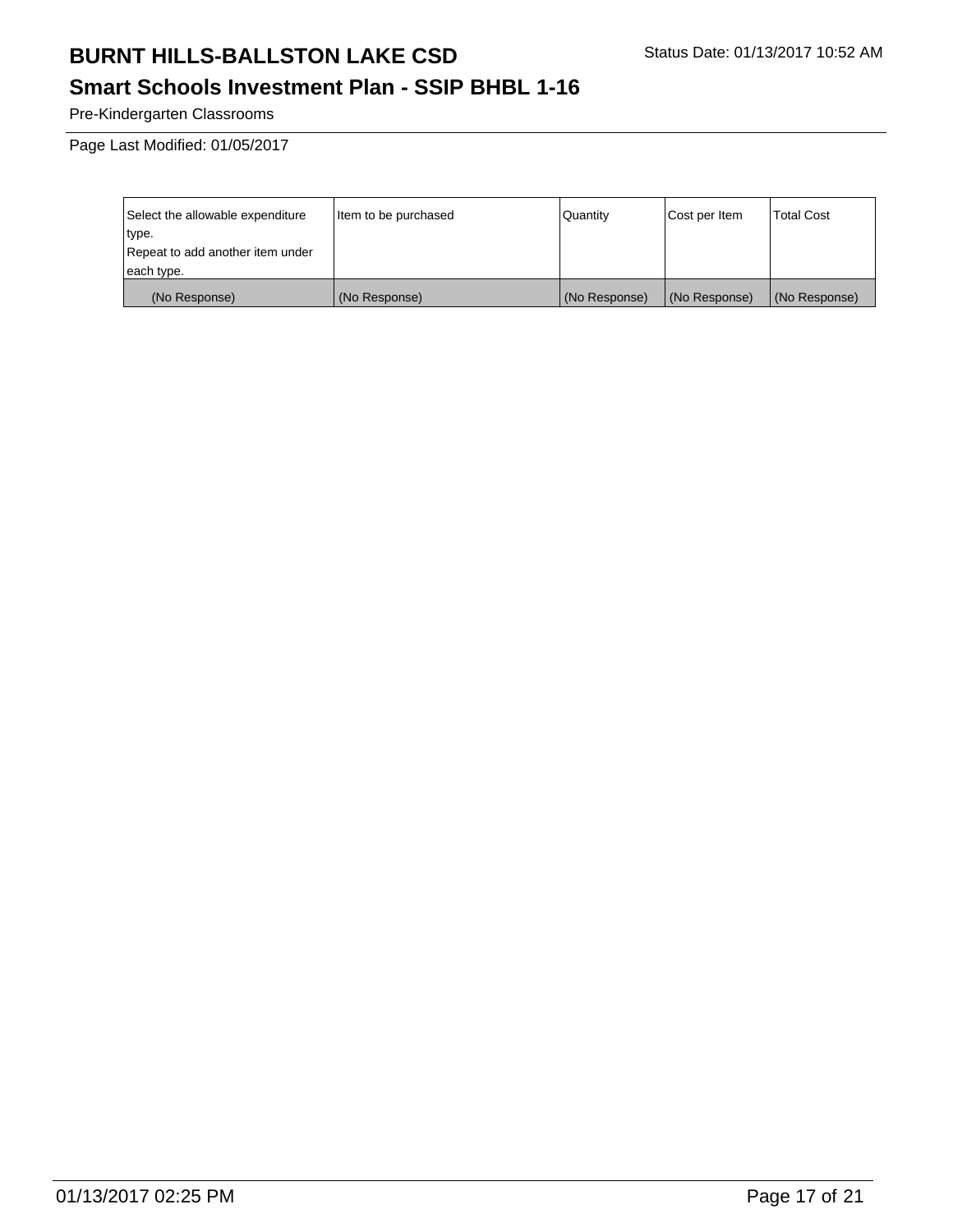### **Smart Schools Investment Plan - SSIP BHBL 1-16**

Replace Transportable Classrooms

Page Last Modified: 07/14/2016

**1. Describe the district's plan to construct, enhance or modernize education facilities to provide high-quality instructional space by replacing transportable classrooms.**

(No Response)

**2. All plans and specifications for the erection, repair, enlargement or remodeling of school buildings in any public school district in the State must be reviewed and approved by the Commissioner. Districts that plan capital projects using their Smart Schools Bond Act funds will undergo a Preliminary Review Process by the Office of Facilities Planning.**

**Please indicate on a separate row each project number given to you by the Office of Facilities Planning.**

| <b>Project Number</b> |  |
|-----------------------|--|
| (No Response)         |  |

**3. For large projects that seek to blend Smart Schools Bond Act dollars with other funds, please note that Smart Schools Bond Act funds can be allocated on a pro rata basis depending on the number of new classrooms built that directly replace transportable classroom units.**

**If a district seeks to blend Smart Schools Bond Act dollars with other funds describe below what other funds are being used and what portion of the money will be Smart Schools Bond Act funds.**

(No Response)

**4. If you have made an allocation for Replace Transportable Classrooms, complete this table. Note that the calculated Total at the bottom of the table must equal the Total allocation for this category that you entered in the SSIP Overview overall budget.**

|                                                | Sub-Allocation |
|------------------------------------------------|----------------|
| Construct New Instructional Space              | (No Response)  |
| Enhance/Modernize Existing Instructional Space | (No Response)  |
| <b>Other Costs</b>                             | (No Response)  |
| Totals:                                        |                |

**5. Please detail the type, quantity, per unit cost and total cost of the eligible items under each sub-category. This is especially important for any expenditures listed under the "Other" category. All expenditures must be capital-bond eligible to be reimbursed through the SSBA. If you have any questions, please contact us directly through smartschools@nysed.gov.**

| Select the allowable expenditure | Item to be purchased | Quantity      | Cost per Item | <b>Total Cost</b> |
|----------------------------------|----------------------|---------------|---------------|-------------------|
| type.                            |                      |               |               |                   |
| Repeat to add another item under |                      |               |               |                   |
| each type.                       |                      |               |               |                   |
| (No Response)                    | (No Response)        | (No Response) | (No Response) | (No Response)     |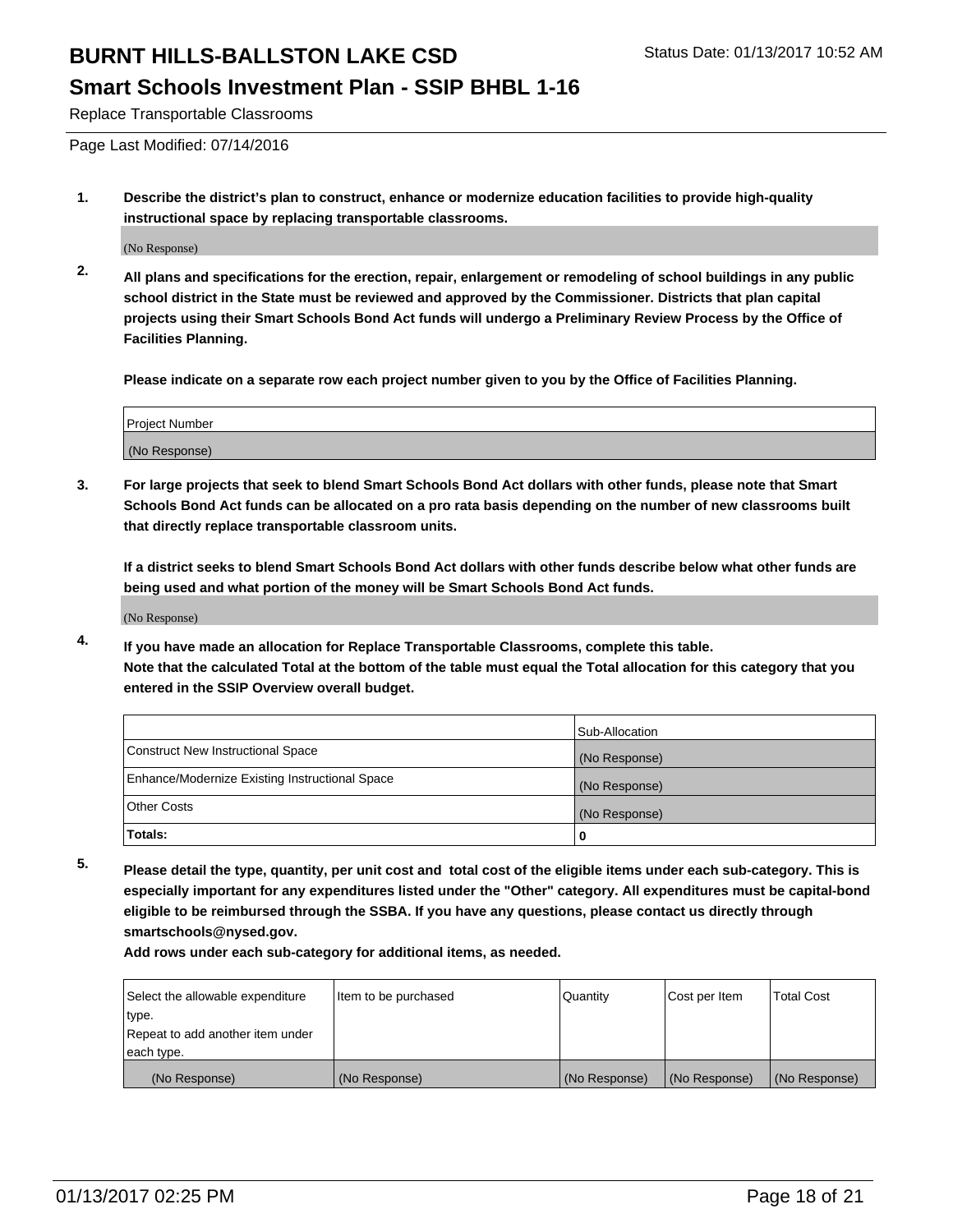### **Smart Schools Investment Plan - SSIP BHBL 1-16**

High-Tech Security Features

Page Last Modified: 07/14/2016

**1. Describe how you intend to use Smart Schools Bond Act funds to install high-tech security features in school buildings and on school campuses.**

(No Response)

**2. All plans and specifications for the erection, repair, enlargement or remodeling of school buildings in any public school district in the State must be reviewed and approved by the Commissioner. Districts that plan capital projects using their Smart Schools Bond Act funds will undergo a Preliminary Review Process by the Office of Facilities Planning.** 

**Please indicate on a separate row each project number given to you by the Office of Facilities Planning.**

| <b>Project Number</b> |  |
|-----------------------|--|
| (No Response)         |  |

- **3. Was your project deemed eligible for streamlined Review?**
	- □ Yes
	- $\boxtimes$  No
- **4. Include the name and license number of the architect or engineer of record.**

| <sup>1</sup> Name | License Number |
|-------------------|----------------|
| (No Response)     | (No Response)  |

**5. If you have made an allocation for High-Tech Security Features, complete this table. Note that the calculated Total at the bottom of the table must equal the Total allocation for this category that you entered in the SSIP Overview overall budget.**

|                                                      | Sub-Allocation |
|------------------------------------------------------|----------------|
| Capital-Intensive Security Project (Standard Review) | (No Response)  |
| <b>Electronic Security System</b>                    | (No Response)  |
| <b>Entry Control System</b>                          | (No Response)  |
| Approved Door Hardening Project                      | (No Response)  |
| <b>Other Costs</b>                                   | (No Response)  |
| Totals:                                              | 0              |

**6. Please detail the type, quantity, per unit cost and total cost of the eligible items under each sub-category. This is especially important for any expenditures listed under the "Other" category. All expenditures must be capital-bond eligible to be reimbursed through the SSBA. If you have any questions, please contact us directly through smartschools@nysed.gov.**

| Select the allowable expenditure | Item to be purchased | Quantity      | Cost per Item | <b>Total Cost</b> |
|----------------------------------|----------------------|---------------|---------------|-------------------|
| type.                            |                      |               |               |                   |
| Repeat to add another item under |                      |               |               |                   |
| each type.                       |                      |               |               |                   |
| (No Response)                    | (No Response)        | (No Response) | (No Response) | (No Response)     |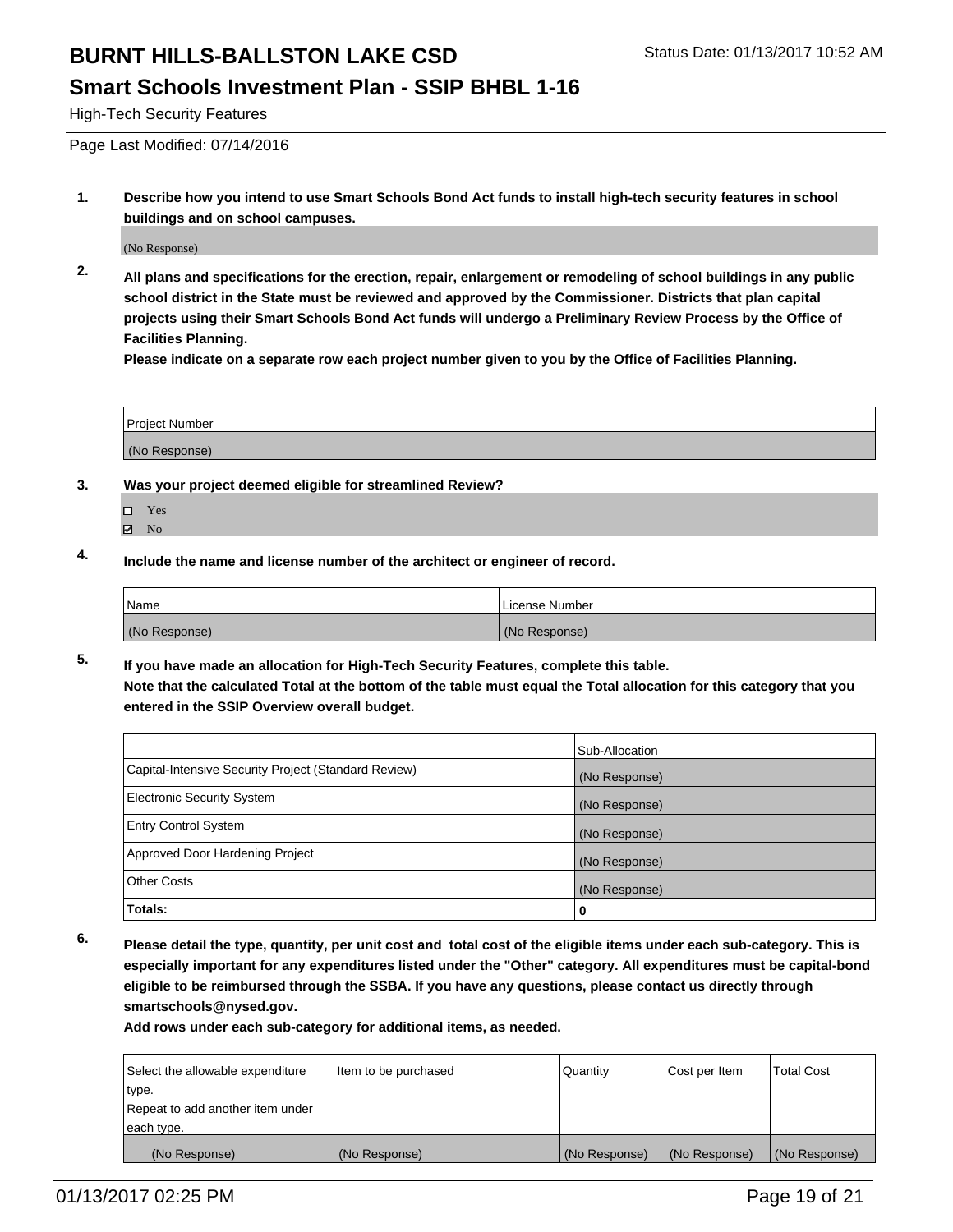**Smart Schools Investment Plan - SSIP BHBL 1-16**

Report